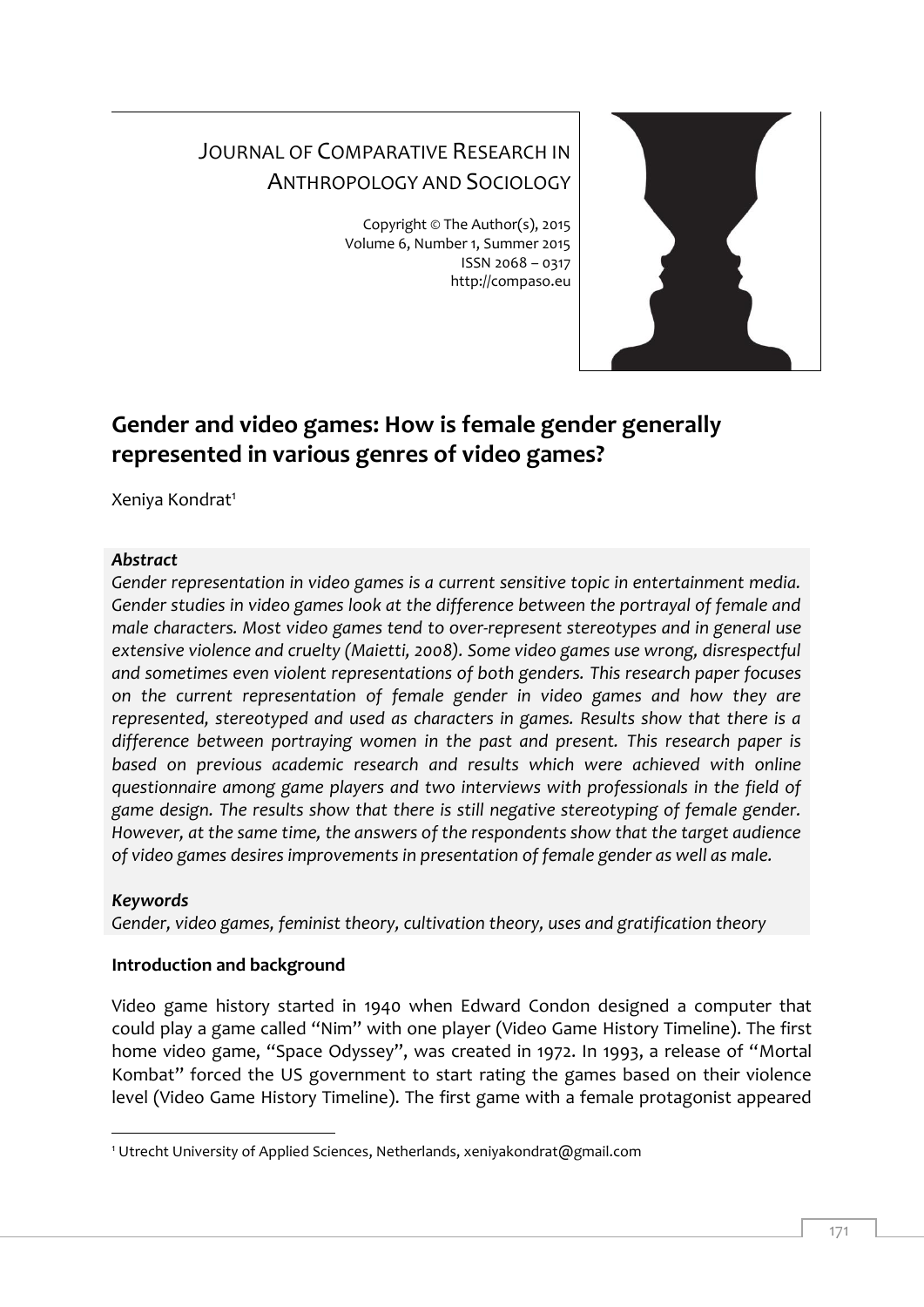in 1996: "Tomb Raider". It became one of the most popular games in video game history. Afterwards, Will Wrights created a game called "The Sims" in 2000 which became the most popular game amongst female players.

As we can see, video games have a rich and long history. Video games are viewed by many as an essential communication medium for children, teenagers and even grownups nowadays. Edery & Mollick (2009) claim that video games train for a logical way of thinking, teach cooperation with other people – players, create and improve their imagination. Video games became a channel of communication and socializing between people.

Video games of different genres have become a subject of research based on aesthetics, moral and sociocultural representations and technical aspects (Jahn-Sudmann & Stockmann, 2008). Video games allow children and teenagers to discover new worlds, where they can do anything they want to, even things that are impossible in real life. Video games can also teach something new, which is not necessarily good for a person's perception and mind, such as violence, sexuality and aggression.

In 1998, Dietz analyzed 33 Sega games and found that almost 80% of the games contained violence, of which 20% was directed towards women characters (Dietz, 1998). From the same research, Dietz also determined that most of the female characters in these 33 video games were portrayed as "damsels in distress" (Dietz, 1998). These female characters had unimportant roles, as non-active characters, they could not participate in the video games, and they did not have any other role besides just being locked or lulled. Other than that they were stereotyped by being dressed in tight and provocative clothing, which showed their large breasts and long legs. The author states in her research that "this representation is harmful to children of both sexes since they will internalize these expectations and accept the idea that women are to be viewed as weak, as victims, and as sex objects" (Dietz, 1998).

One of the biggest criticisms of video games is stereotyping. Stereotyping implies that a set of fixed and most of the time non-truly based information or image is being used for the representation of something or someone (Oxford University Press, 2014). As mentioned before, some video games constantly stereotype female gender. Most common ways of stereotyping in video games are "damsels in distress" and sexual objectification. The representation of females in video games is usually sexualized (Jahn-Sudmann & Stockmann, 2008) and according to Laura Mulvey (1975), "presents them as objects of the male gaze: most women appear to be hardly older than 30, in most cases wear skintight, figure-accenting clothing and are slim." In these kinds of games, women are dressed in provocative clothing and are created to serve males as an aid or even as a sexual object. As an example, *Grand Theft Auto III Vice City* allows the player's character to have sex with a prostitute, afterwards kill her, and from this act get a health bonus.

Researchers are trying to show that mass media is affecting our perception of the real world and its standards by providing us with unreal, made-up beauty and moral rules. Since video games are a part of mass media, nowadays they are partly responsible for the unrealistic, ideal body perceptions as well. Girls and boys who play video games that use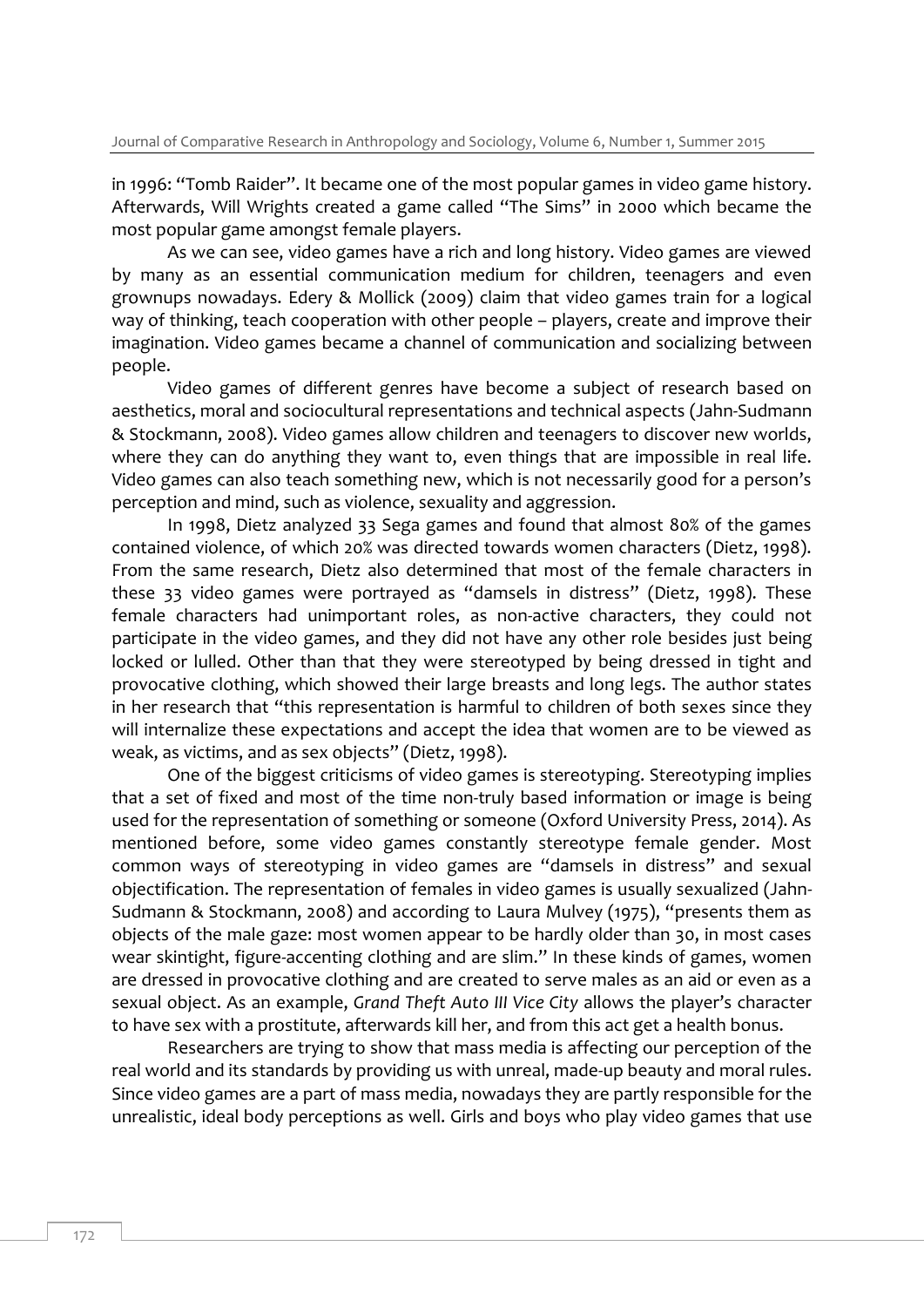this ideal shaped body image for females are more likely to create their concept on how female should look like based on this representation.

Lately, it has been mentioned that there is a slow change in video games and their target audience. There appears to be an increasing trend in the number of women playing video games and the age of players of both genders. According to the Entertainment Software Association<sup>2</sup> report in 2013, 55% of game players are male and 45% are females (Entertainment Software Association, 2013). This means that there is a switch at the market and target audience's interests. Adults, especially male ones, who grew up with video games tend to continue playing them and now women are starting to gain interest in them as well. Therefore, it proves that video games have become one of the most important and influential media nowadays. Moreover, it is necessary to research and analyze video games themselves as well as their effect on the target audience and the world.

Video games are one of the largest media outlets today. They appear to have a strong influence on the players and their perception of the world. According to various research, it seems like some of video games provide wrong and negative ideas about how the female gender should look, feel and be treated. Dmitri C. Williams notes that "at the same time as games were drawing the ire of conservative society, they were also used as a means of reinforcing social norms and power relations (Nielsen, Smith, & Tosca, 2008).

This was particularly evident for gender and age" (Williams, 2003) where female gender and players are still ignored and presented in "a negative image of the male antisocial teenager" (Nielsen, Smith, & Tosca, 2008). It is important for game production companies to represent female gender in a respectful way, so that the target audience can learn about and perceive the female gender in a realistic, non-stereotyped way. This includes both genders, female and male, since it affects both of them. Therefore, the following policy and research questions were established to aid in the research of this topic:

## *Policy Question*

*How can stereotyping of female gender in video games be changed?*

#### *Research Question*

-

*How is female gender generally represented in various genres of video games?*

These policy and research questions will guide the research and help to explore information, which can assist in giving professional advice at the end.

This research will hopefully give a clearer image on how female gender is currently represented in video games and why it is represented in such a way. At the same time, this research might help to determine if females are stereotyped in video games. One of the main goals of this research is to determine if representations and stereotyping of

<sup>&</sup>lt;sup>2</sup> Entertainment Software Association is an American association which is dedicated to the computer games and game industry http://www.theesa.com/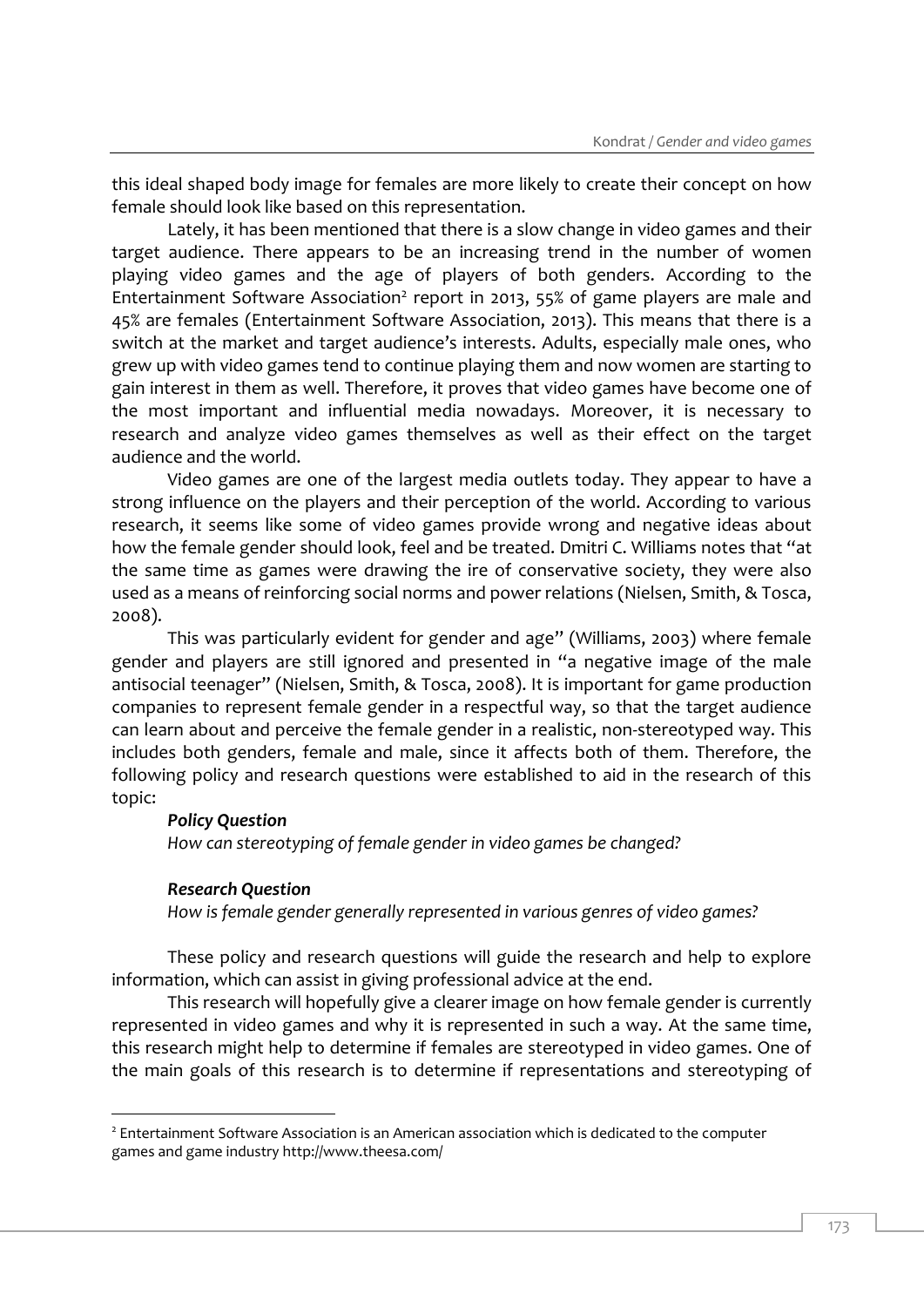females in video games are carrying negative or positive images. If the portraying of female characters is negative what will be the way of changing it?

Based on previous general academia research in this field, theories which have been collected and used for the questionnaires and the data that came out of it, advice will be given on how to improve the representation of female gender in video games, if needed.

#### **Theoretical framework**

In this chapter the theoretical concept and perspectives that are related to the gender representation, self-esteem and identity are discussed. This theoretical framework will review Uses and Gratification, Cultivation and Feminist theories. A review and critical analysis of these theories will be conducted, based on previous research papers and articles which were collected during this research.

## *Uses and gratification theory*

The uses and gratification approach was developed by Blumler and Katz in 70's to explain how consumers use media to satisfy their needs and to achieve their goals, and to do so by simply asking them (Katz, Blumler, & Gurevitch, 1974). Uses and gratification theory defines why people choose certain media and what they do with it. This theory analyzes how peoples' needs influence their choice in media. It proves that the user plays an active role in media by choosing what he or she wants to see, watch or hear. Blumler and Katz, the founders of this theory, believed that the users are goal-oriented in their needs and make decisions by themselves.

As an example, if a person wants to feel relaxed and watch a comedy he/she can go to the cinema or just stay at home and watch something on the TV. Whether he/she chooses to go to the cinema or stay at home depends on the person's feelings and desires. The same works for video games. Some game players prefer to play shooters or action and others massively multiplayer online role-playing game (MMORPGs). This theory might be useful for this research paper and helpful in figuring out why people like to play video games and what affects their choice.

Katz, Blumler and Gurevitch (1974) mentioned that the uses and gratification approach may actually be based on the reasoning of Lundberg and Hulten (1968), which includes the following five elements:

- 1. "The audience is conceived as active an important part of mass media use is assumed to be goal directed and patterns of media use are shaped by more or less definite expectations of what certain kinds of content have to offer the audience member."
- 2. "In the mass communication process much initiative in linking need gratification and media choice lies with the audience member. This places a strong limitation on theorizing about any form of straight-line effect of media content on attitudes and behavior."
- 3. "The media compete with other sources of need satisfaction."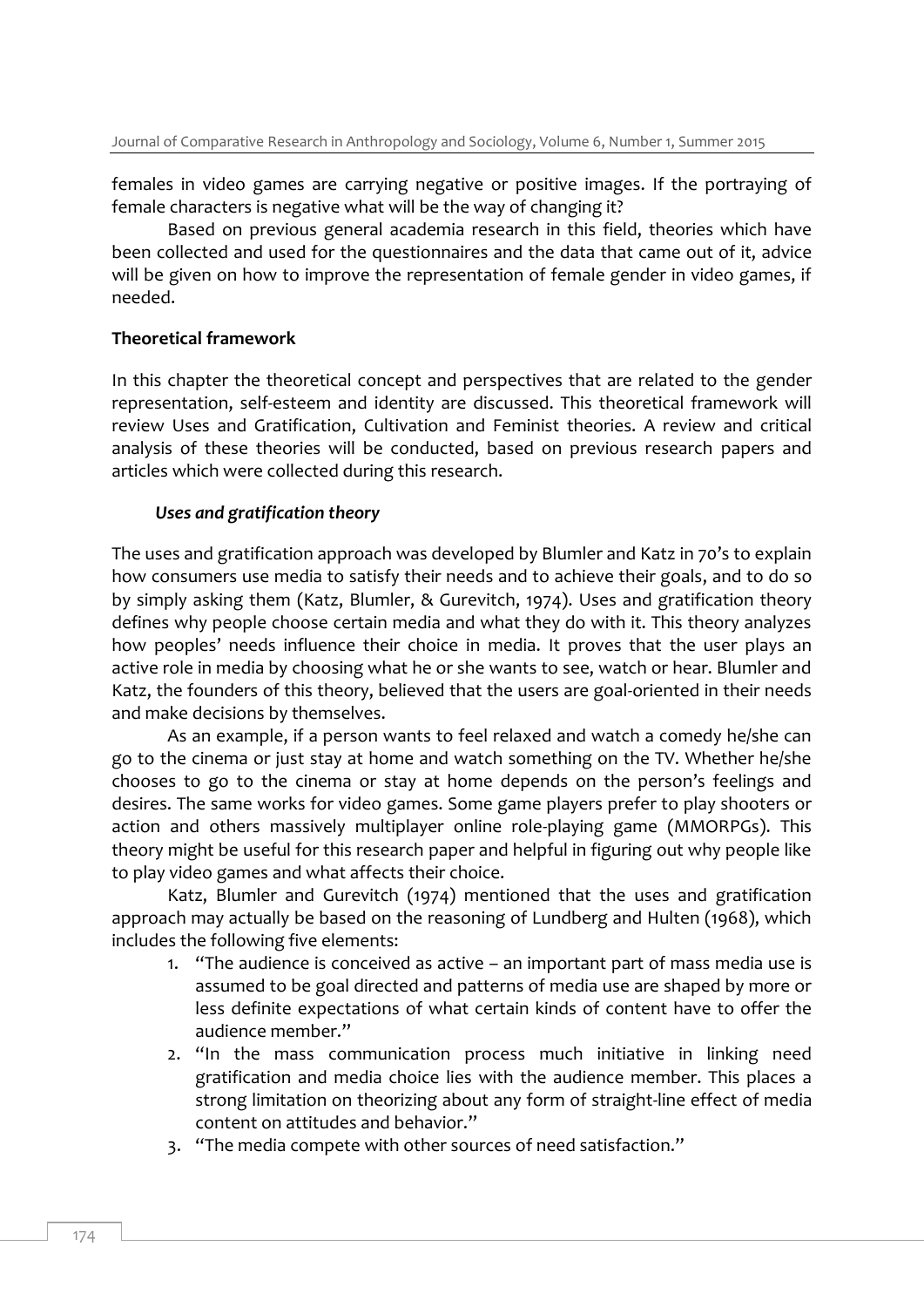- 4. "Methodologically speaking, many of the goals mass media use can be derived from data supplied by individual audience members themselves- i.e., people are sufficiently self-aware to be able to report their interests and motives in particular cases, or at least to recognize them when confronted with them in an intelligible and familiar verbal formulation."
- 5. "Value judgments about the cultural significance of mass communication should be suspended while audience orientations are explored on their own terms."

It is also important to understand media functions while analyzing the uses and gratification approach. Lasswell was the first one who purposed the four-functional interpretation of the media in 1948. However, the later investigation by McQuail, Brown and Blumler (1972) improved his interpretation and became:

- a. Diversion
- b. Personal relationships
- c. Personal identity
- d. Surveillance

Media can serve several functions at the same time. For example, television series provide functions of personal identification with the characters as well as diversion since people watch television for relaxation (Blumler, Brown, & McQuail, 1970). Also, another study, which was done based on the analyzing children's essays on the topic "Why I like to Watch Television", found out that the main reasons are: to pass time; to forget, as a means of diversion; to learn new things; to learn about myself; for arousal; for relaxation; for companionship; as a habit (Greenberg, 1972). Based on that, we can assume that video games can serve functions of diversion, personal relationships as well as personal reference, reality exploration and value reinforcement.

According to Greenberg (Gratifications of Television Viewing and their Correlates for British Children) television was the main media for the youth in 1974. It was most universal, trustworthy, used and adored media for them. Already then researchers understood the importance of analyzing and researching what attracted adolescents so much from television. It was important to find out what they seek and think they receive from it because it would lead to understanding "potential effects and social behaviors resulting from television and may be predictive of those behaviors" (Greenberg B., 1974). Nowadays, television is still the first major mass media, but internet and video games are becoming favorite media for the users as well. As an example, more than 50% of the participants of the Deloitte's survey have a gaming console in their house (Deloitte, 2013). Most of them (80%) are 14 to 17 years old. Definitely, it becomes clear that video games should be studied as well, like television has been studied for several decades now.

McQuail's (1987) typology can be used for analysis of what kind of reason or need a person feels for a certain media use. This typology consists of four sections: information, personal identity, integration and social interaction and entertainment:

 "Information sections consists of reasons such as finding out about relevant events and conditions in immediate surroundings, society and the world;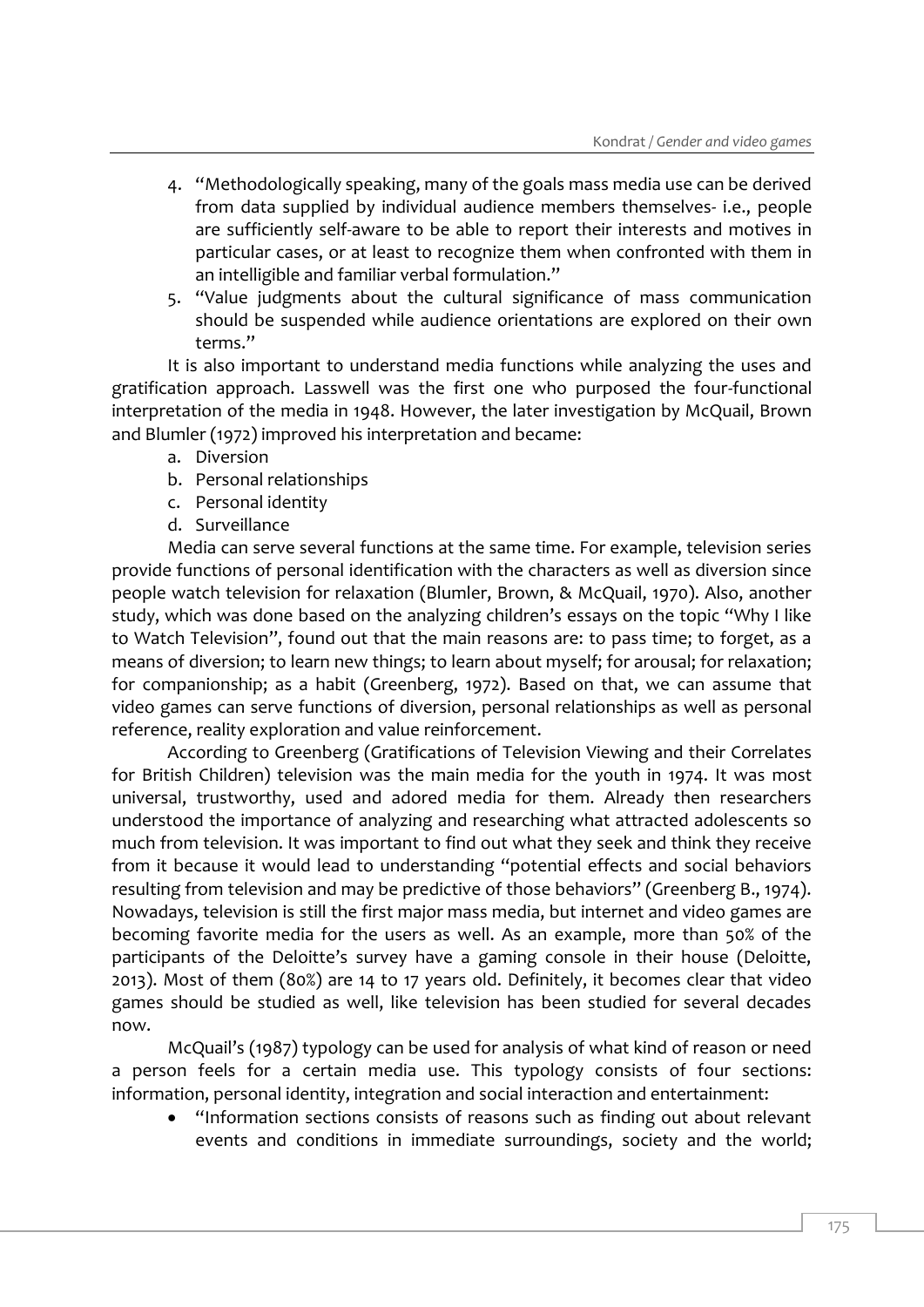seeking advice on practical matters or opinion and decision choices; satisfying curiosity and general interest; learning; self-education; gaining a sense of security through knowledge"

- "The Personal Identity section focuses on needs which help in finding reinforcement for personal values; finding models of behavior; identifying with valued others (in the media); gaining insight into one's self; Integration and Social Interaction; gaining insight into circumstances of others; social empathy; identifying with others and gaining a sense of belonging; finding a basis for conversation and social interaction; having a substitute for real-life companionship; helping to carry out social roles; enabling one to connect with family, friends and society etc."
- "The Entertainment section is based on needs of escaping, or being diverted, from problems; relaxing; getting intrinsic cultural or aesthetic enjoyment; filling time; emotional release and sexual arousal."

Not all of the reasons mentioned above can be used for analysis of the usage of video games, but the sections, Personal Identity, Integration and Social Interaction and Entertainment are appropriate. These sections might give a clearer view into why people play video games and what kind of needs they fulfill by playing them. Based on the answers of the respondents, it might be possible to understand what they want to see in video games, why they want to see it and how to implement it. It is likely that relaxation and avoidance are going to be the most popular gratifications. Video games are created as entertainment. Therefore people are most likely to play them when they need to relax and avoid doing another task or at least prolong the time before doing the task. Also, as it was mentioned before, video games allow players to enjoy and imagine unreal worlds and situations. Therefore, it is very probable to receive a high percentage on the fantasy gratification as well.

#### *Cultivation theory*

Firstly, the theory was a part of the "Cultural indicators" project of Gerbner. The cultivation theory (analysis) was the third step of the project and was defined as the "study of the relationships between institutional processes, message systems and, and the public assumptions, images, and policies that they cultivate" (Gerbner, 1970, p. 71).

The Cultivation theory suggests that media affects and builds people's views of (social) reality. Television, magazines and games affect a person's perception of the real world and its social and moral standards by providing them with mainstream ideas of how a person and the world should look like and behave. Likewise, media images assemble in the minds of the children and teenagers and "eventually result in expectations of the real world that correspond to media representations" (Harrison & Hefner, 2008). Most research which was based on the cultivation theory analyzed television, news and magazines. One of these studies analyzed and established that "makeover" TV programs negatively affect self-esteem of viewers and positively present "perfectionism" and "body dissatisfaction" (Kubic & Chory, 2007). Another study found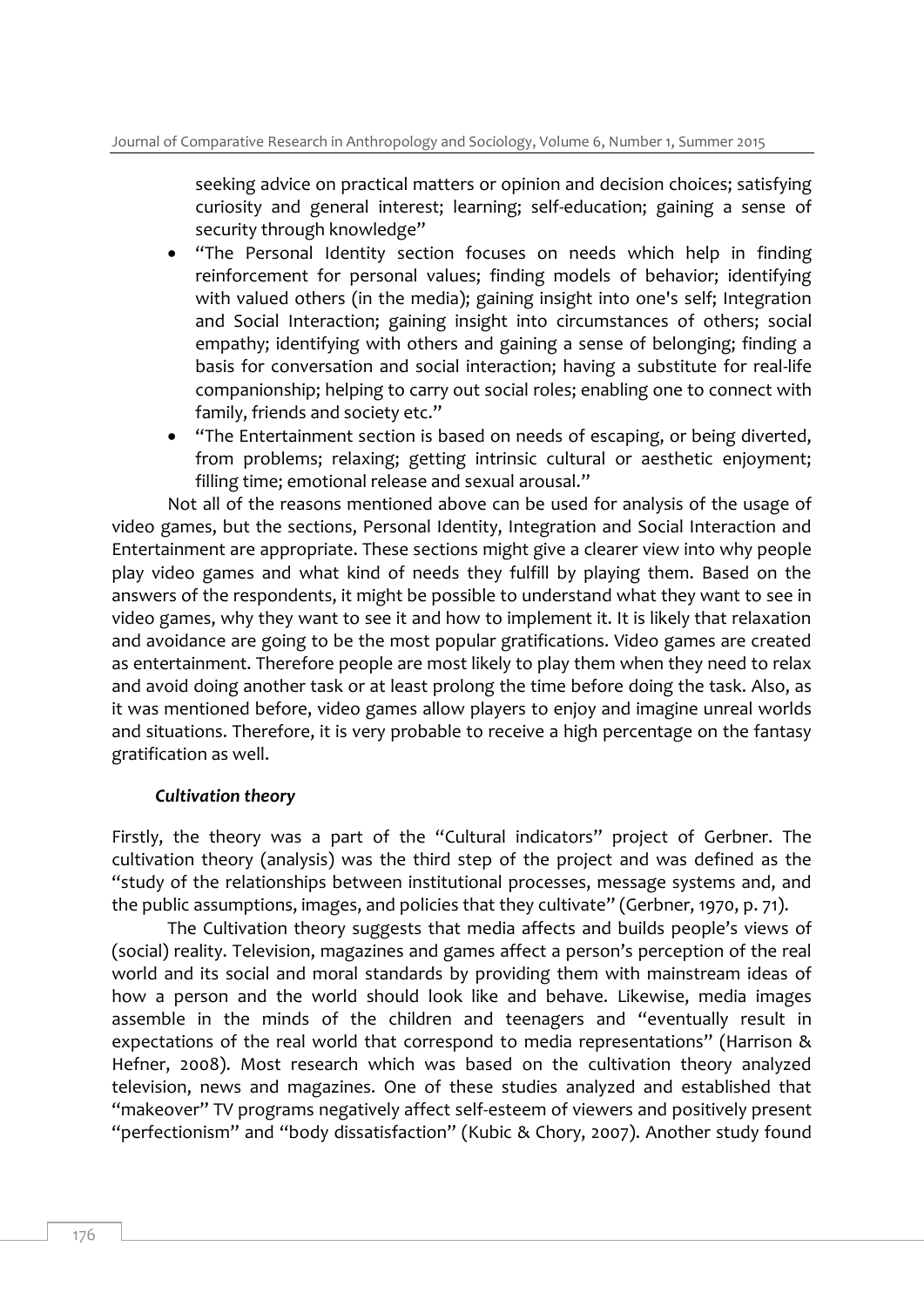out that heavy viewers, especially young men, of the reality dating shows were most likely to have a stereotypical thinking about relationships and women such as "men are sex-driven", "dating is a game" and "women are sex objects only" (Ferris, Smith, Greenberg, & Smith, 2007). It resembles that the perceptions of heavy TV viewers are affected more rather than casual viewers (Morgan & Shanahan, 2010). Therefore, it is logical to assume the same effect for heavy video game players.

When it comes to games "the idea of involvement as an important factor in cultivation underlines the active nature of media use in which individuals are engaged in actively constructing a story rather than being passively exposed to it" (Chong, Teng, Siew, & Skoric, 2012), which can be important in using this theory to analyze video games. The Cultivation theory can be used as an explanation to why thin figure, large breast and beauty ideals are considered as desirable and normal features today (Martins, Williams, Harrison, & Ratan, 2009). Mainstream media affects the mind of heavy media users (television, magazines, video games etc.) and its effects can be found in the perception of the female body among males as well as females. Based on research conducted in 2003, Harrison (Television Viewers' Ideal Body Proportions: the Case of the Curvaceously Thin Woman) found out that heavy television female viewers were affected by the provided female image so much that they felt forced to meet it and by doing so they were ready to reduce their larger breasts or in case of the smaller breast to have augmentation surgery.

The cultivation theory was used in another study related to video games and body ideals. The results suggested that the male gamers who read game magazines (preadolescent boys) tend to have a stronger desire to gain muscularity rather than readers of fitness or sport magazines (Harrison & Bond, 2007). This means that muscularity, power and super abilities of the game characters affect a boy's perception and makes them believe that if they achieve the same level of the muscularity then they will have the same amount of power and popularity. The same goes for female players who wish to be as thin as the female characters of the games with their large breasts, small waist and small hips. They wish to achieve the same tight and thin body, which is not physically possible in most cases and cannot be reached in a healthy way. At the same time, since there are still more male game players, the female body representation in the video games affects boys' minds as well. They see it as normal and attractive. Also even though, girls play fewer games than boys, male players might affect females through peer pressure, such as bullying girls in the school who do not have a thin body. As proof to that, Harrison (2000) did a research study amongst school boys in the United States. The research showed that thinness was socially accepted and valued when fatness was denounced and a fat female will be negatively stereotyped as being lazy, greedy and without any friends (Harrison, 2000).

Another research study investigated how the quality of a game – its realism – affects the game players and their sense of presence, aggression and involvement (Ivory & Kalyanaraman, 2007). It showed that the gamers react more to realistic games rather than low quality (old) games, by having higher skin conductance level as well as aggressive feelings (Barlett & Rodeheffer, 2009).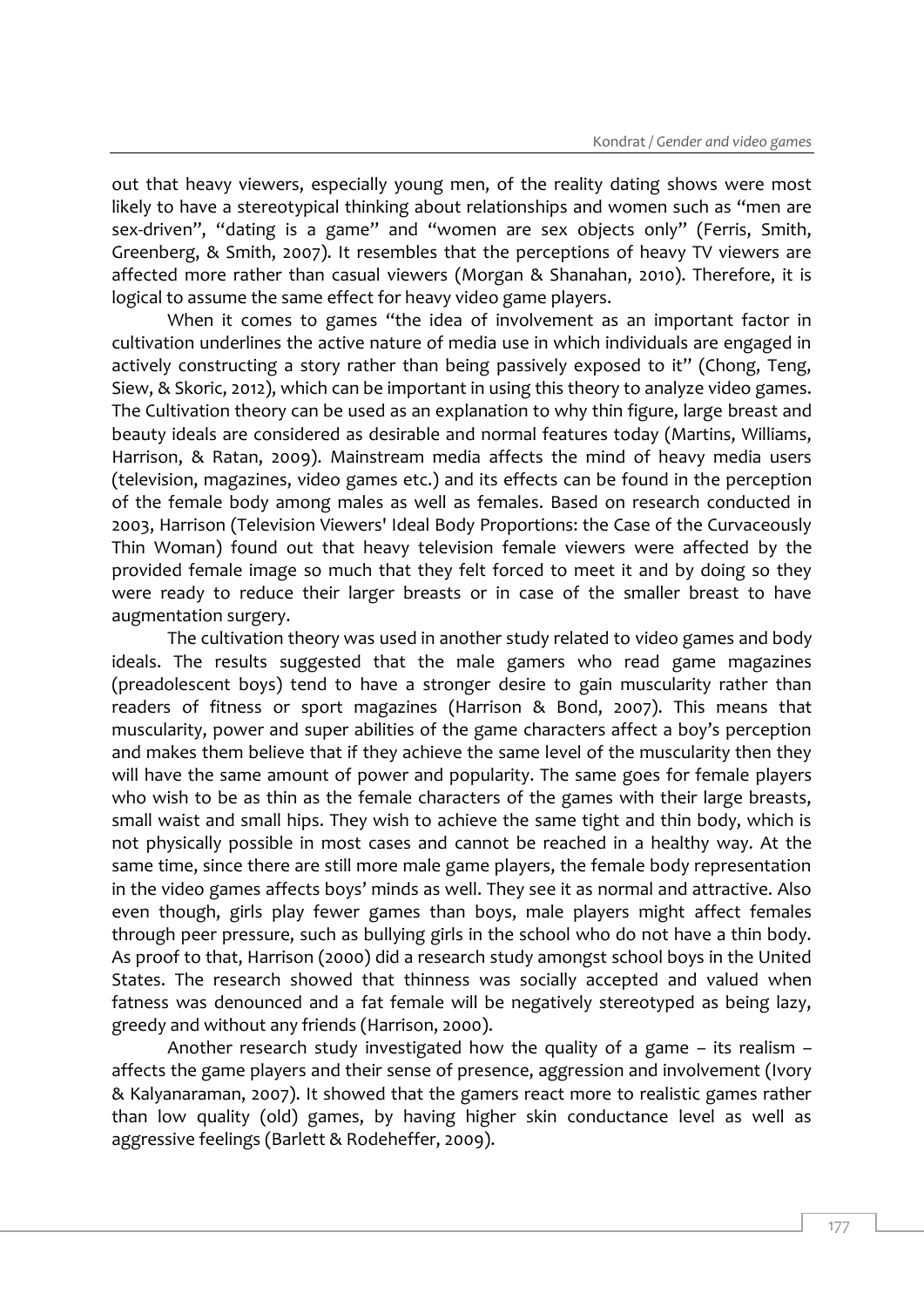Based on previous research, it seems logical to use the cultivation theory for this research paper. Hopefully, it will help to find out whether video games affect the perception of game players or not. Depending on the results of the questionnaires, which will be handed out to game designers and game players, it will be possible to analyze if there is a connection between seen "unreal" image of the females in the video games and real perception of them in the present time.

## *Feminist theory*

The significant shift of women's social status happened in the last forty years (McNay, 2000). However, there are still some obstacles which are consistently arising among various media platforms. The gender relations are continuously improving but at the same time emerging new constraints. According to Foucault and his negative paradigm of the subjectification concept, that has big influence upon feminist theories, "the identity of dominant group has been maintained through the exclusion and derogation of marginal groups and liminal experiences" (McNay, 2000). This identity subjectification can be seen in mass media nowadays where it is heavily promotes the trends and looks that people "should" have.

The video gaming industry is quite commonly described as male-dominated field where most of the players and characters of video games are males (Soukup, 2007, p. 160). In case if a female character introduced into the game, the high chance that she is going to be highly sexualized. Despite this fact, the target audience is getting more diverse, it does not change the perception of female gender by video game companies and society. This happens because "based on the established social norms, video games are perceived to belong in the male domain, and female players and male players alike experience greater social acceptance by staying within sex-role expectations" (Lucas, 2004, p. 517). According to Beasley and Standley research (2002, p. 289), female characters are over-sexualized because "it carries strong sexual meaning for the young boys who predominantly play these games".

However, while video games have mostly been a male form of entertainment for the past few decades, recently the number of female video game players has started to rise. Interactive Digital Software Association (IDSA) assumed that 43% of the US gamers were females in 2001 (Interactive Digital Software Association, 2001). The video game industry market was mainly dominated by the games with patriarchal stereotypes that promote various forms of violence, such as shooters and action games. However, the industry realized that girls (most girls) do not like these kinds of the games, so they have decided to create games for females as well, with Barbie Dolls and Sims (life simulation game where you create and control characters)<sup>3</sup>. Most of these games were based on the stereotyping that girls like to play with dolls, dress them and buy things (of course, some girls enjoy doing these things, but it is not the only thing they can and want to do). Stereotyped roles for women and men, such as household keeper and breadwinner, do not only inhibit the development of the gender equality, but also maintain inequalities

-

<sup>3</sup> http://www.thesims.com/game-info/overview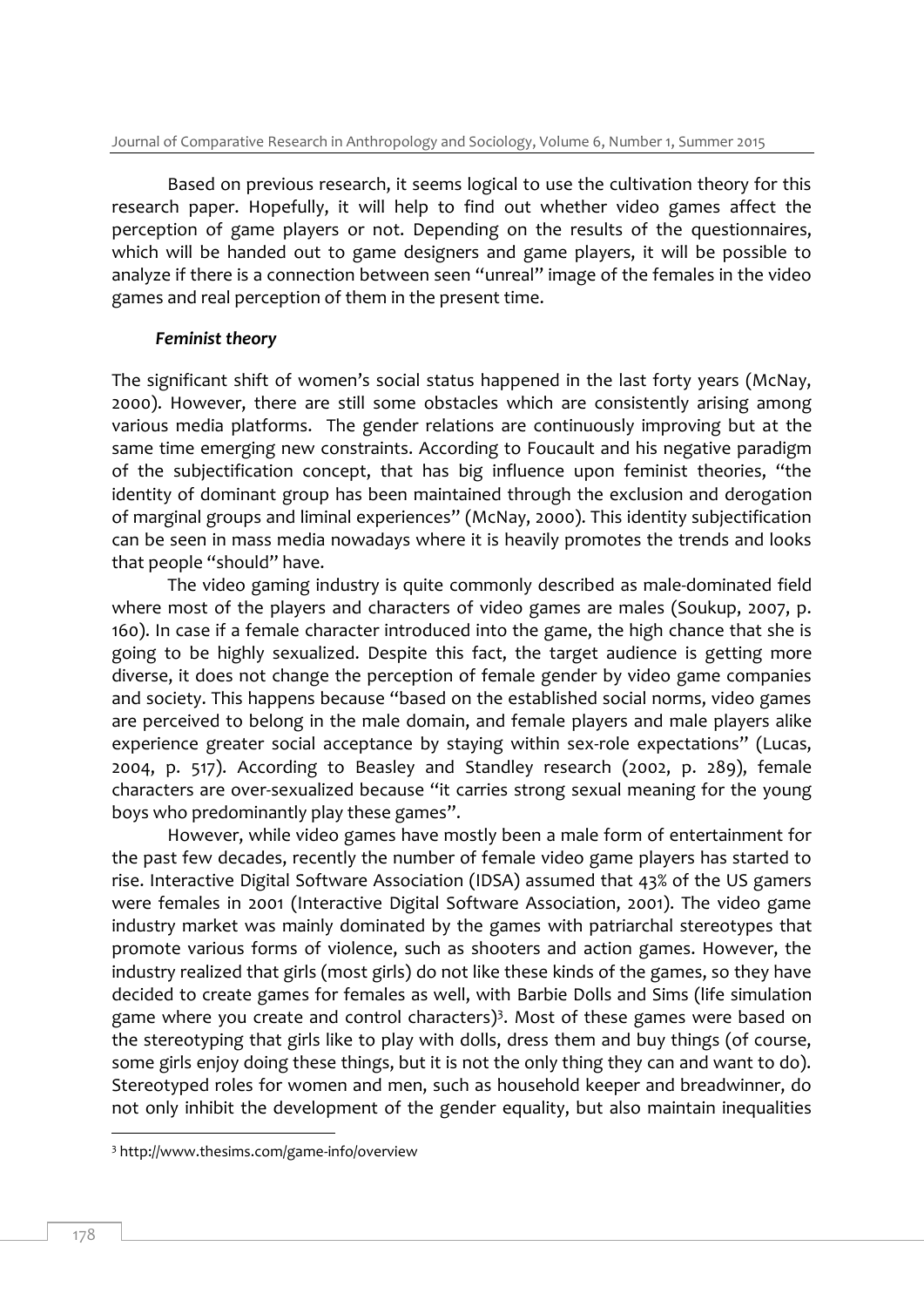(Marinova, 2003). The male breadwinner model suggests that man is responsible for the income in the family while women take care of the household and children (Lewis, 2001). Therefore, based on this model, females, who play video games, would be interested in playing games which are more related to the feminine interests. Previous research suggest that "children tend to prefer toys that are stereotyped as appropriate to their own sex rather than toys that are identified with the other sex" (Cherney & London, 2006, p. 717). However, according to Cherney & London research, there is a tendency where girls with age decrease their preference in playing with gender-stereotyped toys (Cherney & London, 2006, p. 722).

The industry was not (and it seems like is still not) interested in creating video games for both genders. As it was said at "ABC Nightline" news program by Sherry Turkle (1997) "If you market to girls and boys according to just the old stereotypes and don't try to create a computer culture that's really more inclusive for everyone, you're going to just reinforce the old stereotypes….We have an opportunity here to use this technology, which is so powerful, to make of ourselves something different and better."

It is important for the game industry to carefully develop games for girls so that they show the diversity of women's lifestyles, interests and identities (Cassell & Jenkins, 2000). Sadly, it is easier for the industry to produce games for girls based on stereotypical views because they will sell better. On the other hand, the increasing popularity of sports among women, such as football, shows that there is a market for sport-oriented games for girls. Furthermore, the common belief that girls cannot stand violence is wrong as well (Cassell & Jenkins, 2000). The growing amount of action movies and games with female protagonist, such as "*Xena: Warrior Princess*" TV series and "*Tomb Raider: Lara Croft*" video game and movie, shows that females are attracted to this kind of representation of them and are willing to watch/play and follow such media (Cassell & Jenkins, 2000).

Fortunately, some game companies do understand the importance of integration of female gender into video games. Sega, one of leading and main game industry company (Sega), agreed that there is a need for the creation of video games that are attractive to both genders. They tried to introduce a lot of new female heroines into their fighting games, which were originally targeted only to the male gender, and gave them powers which will be engaging for female and male players (Cassell & Jenkins, 2000). Another solution can be better marketing of the existing male based games to females, such as a fantasy role-playing games which are already popular among girls (Cassell & Jenkins, 2000). "Tomb Raider: Lara Croft", which was already briefly discussed in this paper, is a good example of the game industry's attempt to create a game for both genders. As it was mentioned, Lara Croft is the female protagonist of the game called "Tomb Raider" created in 1996 by Core Design Company. She is independent, strong, smart, wealthy, and has an amazing body and countless skills. It is a perfect fantasy for both girls, who want to be like her, and boys, who want to be with someone like her. A big mistake of the company was that they market the game extensively to the male audience and less so to the female. When the game was advertised to the public it was represented by half-naked female models at trade shows.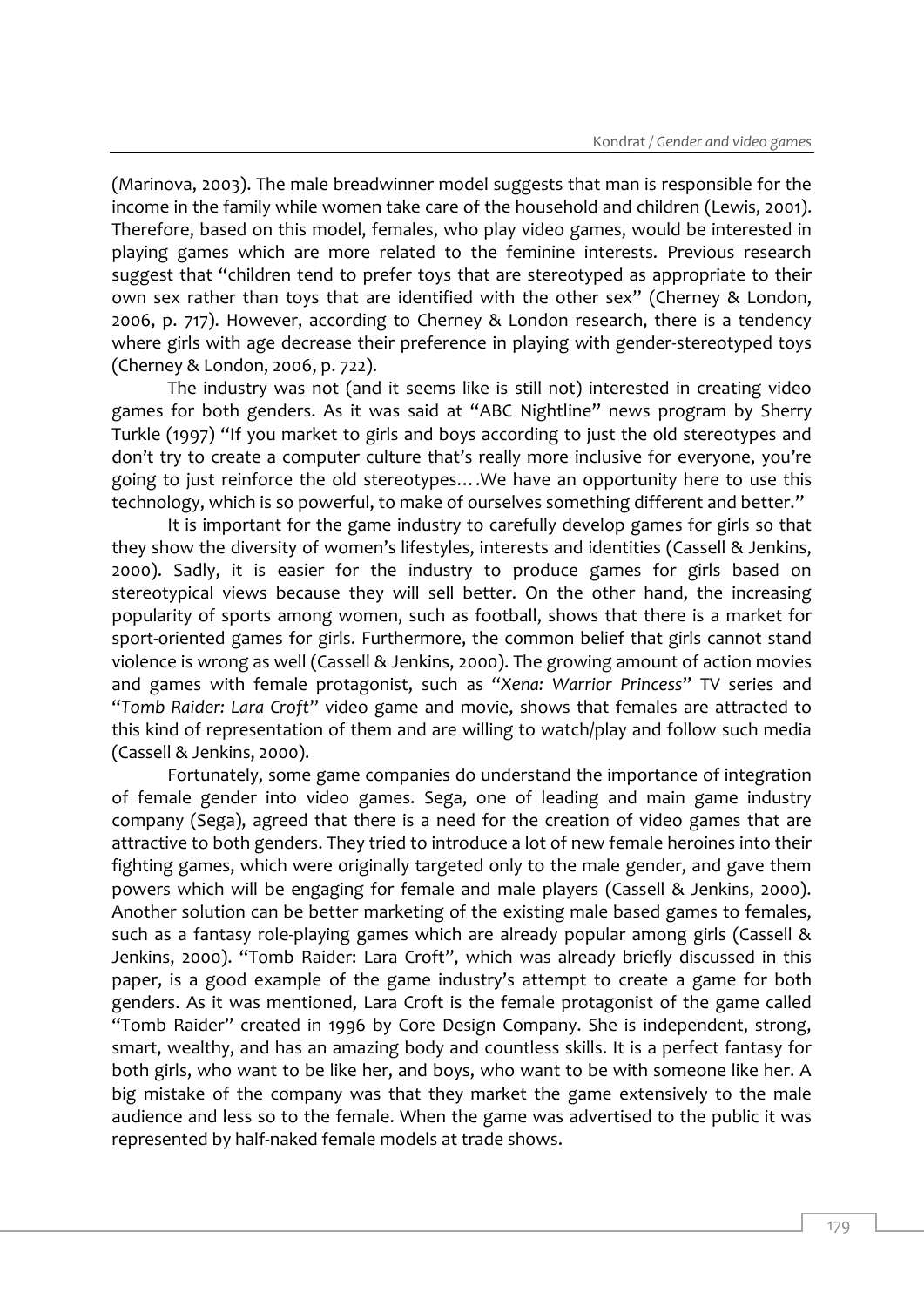After feminism became a strong movement, males and females learned that women's interests, pleasures and views can be affected and shaped by various cultural forces (Castell & Bryson, 2000). The problems of stereotyping are that most of the beliefs and explanations about gender and gaming are based on incorrect data, which are used to represent the female gender. The wrong sample of the age group of women that do not have time to play video games or prefer to play something short such as puzzle or Tetris can be used as a representation of the whole female gender. Based on this statement it can be presented that women do not like playing action or first-role games. In a similar way, teenage guys are used to represent the whole male perspective (Hayes, 2005).

The obsession with gender and the differences might be actually reasons for complexity, stereotyping and separation between female and male gamers (Reynolds, 2005). However, it is impossible to ignore its importance in our daily life, including our identities and social experiences (Hayes, 2005). This shows that there is a need for finding a balance in representing female gender (as well as male) for both genders and creating video games for everyone and not only one gendered target groups. There are still going to be video games, which are designed directly only for females and only for males. It is impossible to avoid that, but it is important and necessary to create video games or at least start advertising them in such a way that both genders will be interested in playing them.

The theories, which were previously discussed, give a clearer view of the current situation in the game industry market and its research. Very little research has been conducted into video games and gender representation, although, there are a substantial number of articles about video games, violence, and childhood obesity. Thus, it is important to analyze if there is a negative or positive representation of female gender in video games.

Additionally, it is worth mentioning that, even if video games give both genders equal opportunity to be the protagonist, the selection by the players is not. It might be that marketing is one of the reasons why female protagonists are not well-known and desired in video games.

Therefore, there is an urgent need to change the perception of marketing campaigns of video games as well as possible negative representations of female gender.

#### **Findings and conclusions**

This research was conducted in cooperation with the Game Design Department of Uppsala University and its lecturers, Gamer League and participants from Facebook posts. The research included a mixed methodology based on quantitative and qualitative research of the questionnaires and interviews.

The questionnaire is a key part of this research. It was targeted at video game players and distributed among various Social Media tools. The final amount of respondents who participated in the questionnaire was 234 people. At the same time, there were two interviews held with two professors from Uppsala University, Sweden.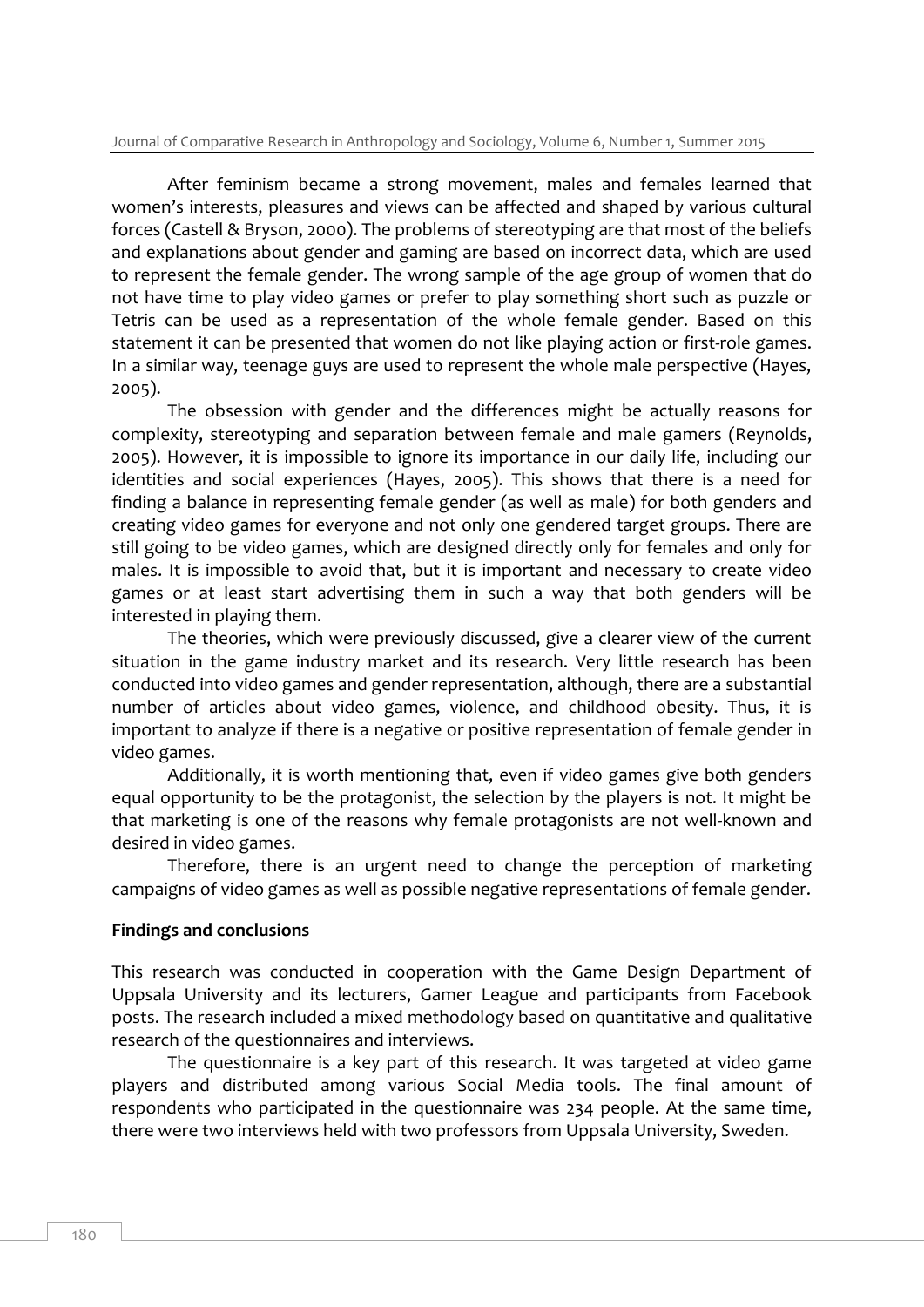The questionnaire included closed-questions, which can be considered as a part of the quantitative methodology, and open questions which are part of the qualitative methodology.

A main limitation of the closed-questions or quantitative methodology is that the respondent is left with fixed set of possible answers. He cannot ask anyone any explanations or questions or interpret the question (answer) in a different way and is forced to choose one of the answers. It also becomes difficult to ask many different questions which are linked and this might directly limit the amount of collected data (Bryman, 2012, p. 234). So in overall, the respondent might fail to answer the question truthfully which might affect the research. To avoid this, most of the questions were designed in a neutral, non-suggesting way with short and precise sentences.

The limitation of open-ended questions is time. It is time consuming for interviewee to answer the questions as well as for a researcher to interpret it. The respondent might give a short, not necessarily truthful answer or skip the question. The interviewer completely relies on the respondent's honestly and his personal experience. The same issue might appear with the interviewing. The answers of the respondent are heavily depend on his/her believes, memory and personal attitude towards the topic of the discussion (Punch, 2014, p. 152). Another limitation of qualitative research is an interpretation of the received results which might be affected by the researcher's opinion.

Lastly, there is one more limitation for both methodologies (more primarily qualitative) in this research. The questionnaire was created on an online platform. The website does not ask a respondent to register and provides an easy and simple layout. When the survey was conducted, a technical mistake happened. Some of the answers of the respondents, especially ones which were asking to specify the answers on questions with Yes/No answer, were not fully recorded due to unknown character limitation in these questions. This mistake was realized only after the survey was finished and due to the anonymous settings of the questionnaire, it was impossible to ask the same respondents to answer the questionnaire again by using another service. Therefore, it was decided to use these answers carefully and to not constitute important decisions based on them.

## **Findings – Questionnaire**

## *Gender and age*

Most of the respondents of this questionnaire were males, 77.78%, while 21.79% were females. The questionnaire was sent out through different Social Media channels so it was impossible to predict the amount of female and male gender participants. According to the previous statistics, which were mention in the background research, there are more male than female players. Therefore, these numbers are not surprising and match the real numbers of video game players. From these 77.78% of male players there are 88 males who belong to the age group 18-25 years old. This is the biggest age group of male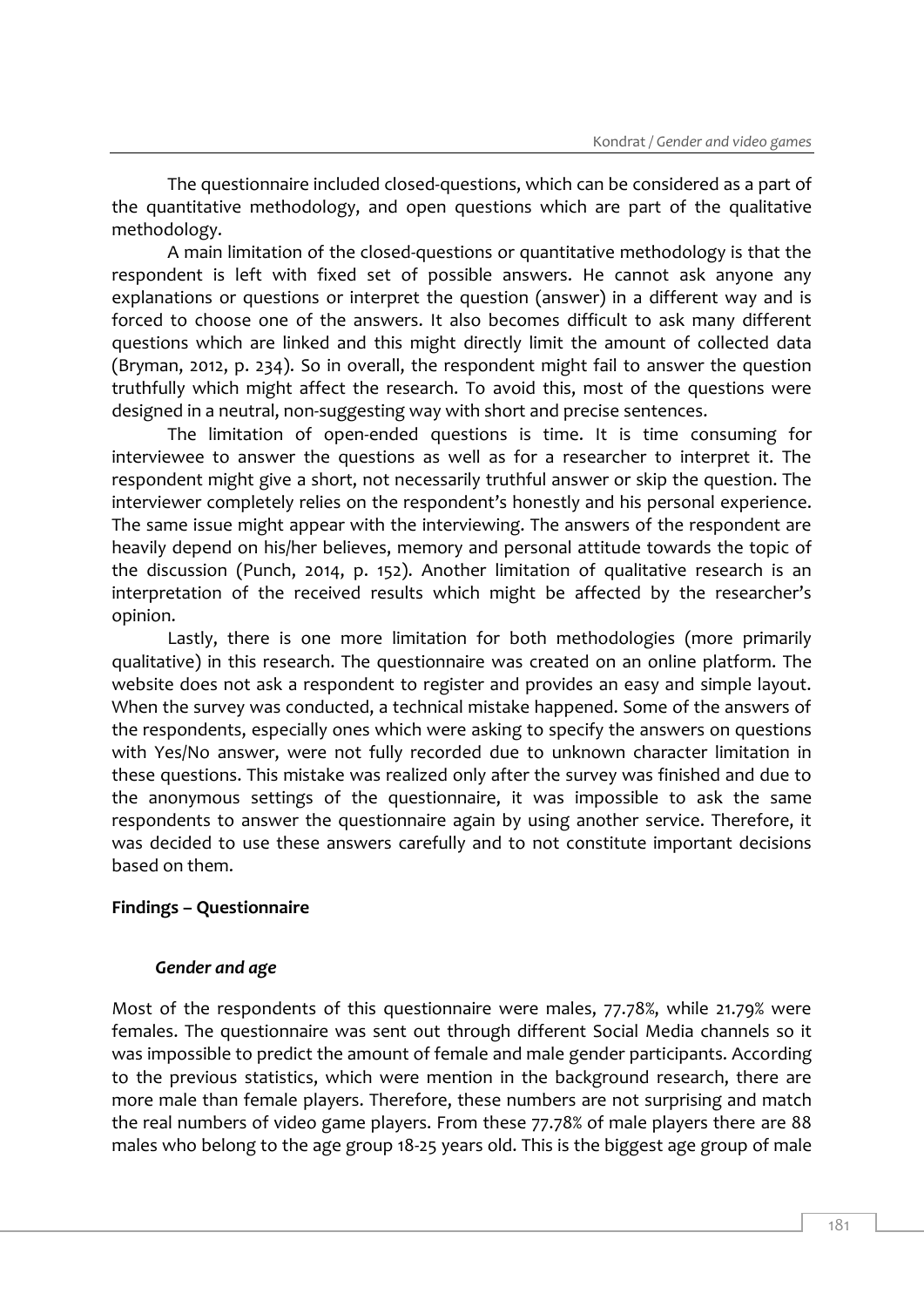Journal of Comparative Research in Anthropology and Sociology, Volume 6, Number 1, Summer 2015

respondents in this research. It is the same situation for females. The biggest age group of female respondents is 18-25 years as well. The chart below shows, in detail, the age and gender of the 234 participants. Only one participant preferred not to state his/her gender.



**Graph 1. The correlation of gender to the age of the respondents of the survey**

## *Frequency and duration*

According to the results of the survey most of the participants spend more than four hours per game playing a video game. The percentage of the respondents that are playing more than four hours is 36.32%. 31.62% spend 1-2 hours per game and 25.64% spend 2-4 hours. This means that if the participants start to play a video game then they are most likely to spend at least two hours on this video game.

When it comes to the frequency, most of the participants (39.32%) preferred to answer "Very often". The possible answer "Always" received 20.51% and "Fairly often"19.66%.

# *Type of genre of video games*

Adventure and Role Playing Games (RPG) are the most played games according to the survey results. Adventure was chosen by 156 respondents (12.4%) and RPG 151 respondents (12.0%). First person shooters and Strategy are also quite popular video game genres among the participants, with 10.4% and 10.0%, respectively.

22 respondents additionally specified other genres of video games that they like to play. Below, there is the list of them. These genres of video games are not ranked and are shown in random order:

- (Car) racing
- Multiplayer Online Battle Arena (MOBA)
- **Stealth**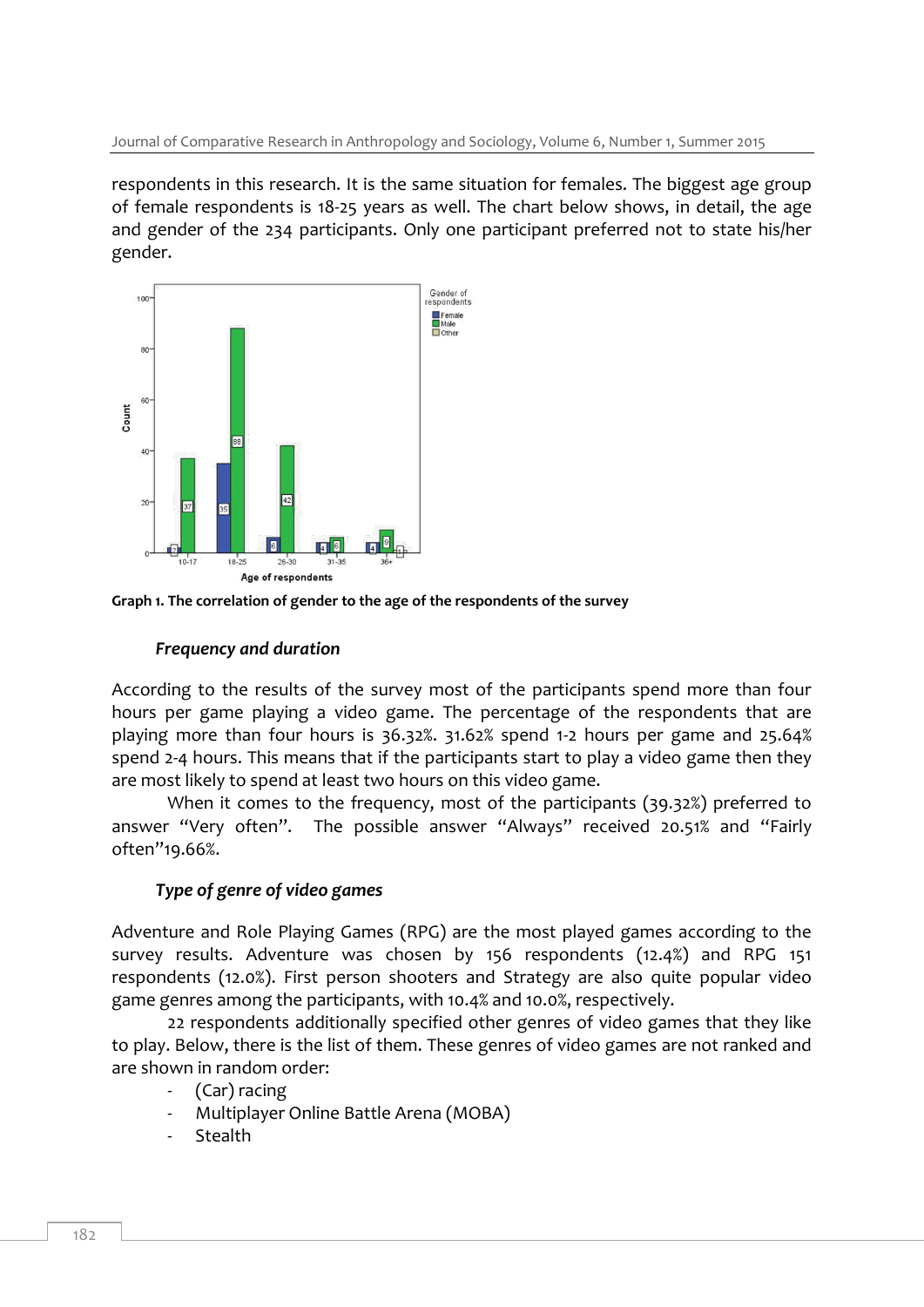- **Horror**
- Rougelikes
- Turn based strategy
- Puzzle
- Card games
- Indie games
- Muds & survival

#### *Gratifications*

Question based on the Uses and Gratification theory shows us that most of the respondents play video games for relaxation (20.1%) and fantasy (13.1%). As it was predicted relaxation is one of the most important and popular gratification among the respondents, since video games allow players to relax and enjoy the game. Although, surprisingly, the percentage of respondents which indicated avoidance as motivator to play their video games is lower than expected. The avoidance gratification got only 4.7% or 41 participants. Below you can find a list of all the gratifications per percentage:

- Relaxation 20.1%
- $\bullet$  Fantasy 13.1%
- Diversion and escape 11.1%
- Competition/Self-Challenge 9.6%
- Filling time  $-9.3%$
- $\bullet$  Emotional release 8.1%
- $\bullet$  Social contact 7.2%
- $\bullet$  Education 5.9%
- $\bullet$  It's a habit 5.4%
- Avoidance  $-4.7%$
- $\bullet$  Identifying yourself 3.0%
- $\bullet$  Other 2.6%

23 respondents also answered on "Other" as a gratification where they needed to specify what kind of other gratifications might be their motivator to play video games. Some of them had almost the same gratifications as mentioned above but with a little bit more detailed information.

#### *Stereotyping of women in video games*

According to the results of the survey 180 (76.9%) participants out of 234 think that female gender is stereotyped in video games. As it was mentioned before, 51 respondent of this survey identified themselves as females. 78.4% female participants agreed that there is stereotyping of female gender in video games when 21.6% did not. When it comes to males, which are 182 respondents of the survey, 76.4% of them replied "Yes" and 23.6% said "No". The participants who replied "Yes" were asked to specify what kind of stereotyping of female gender they think or they meet in video games. If the participants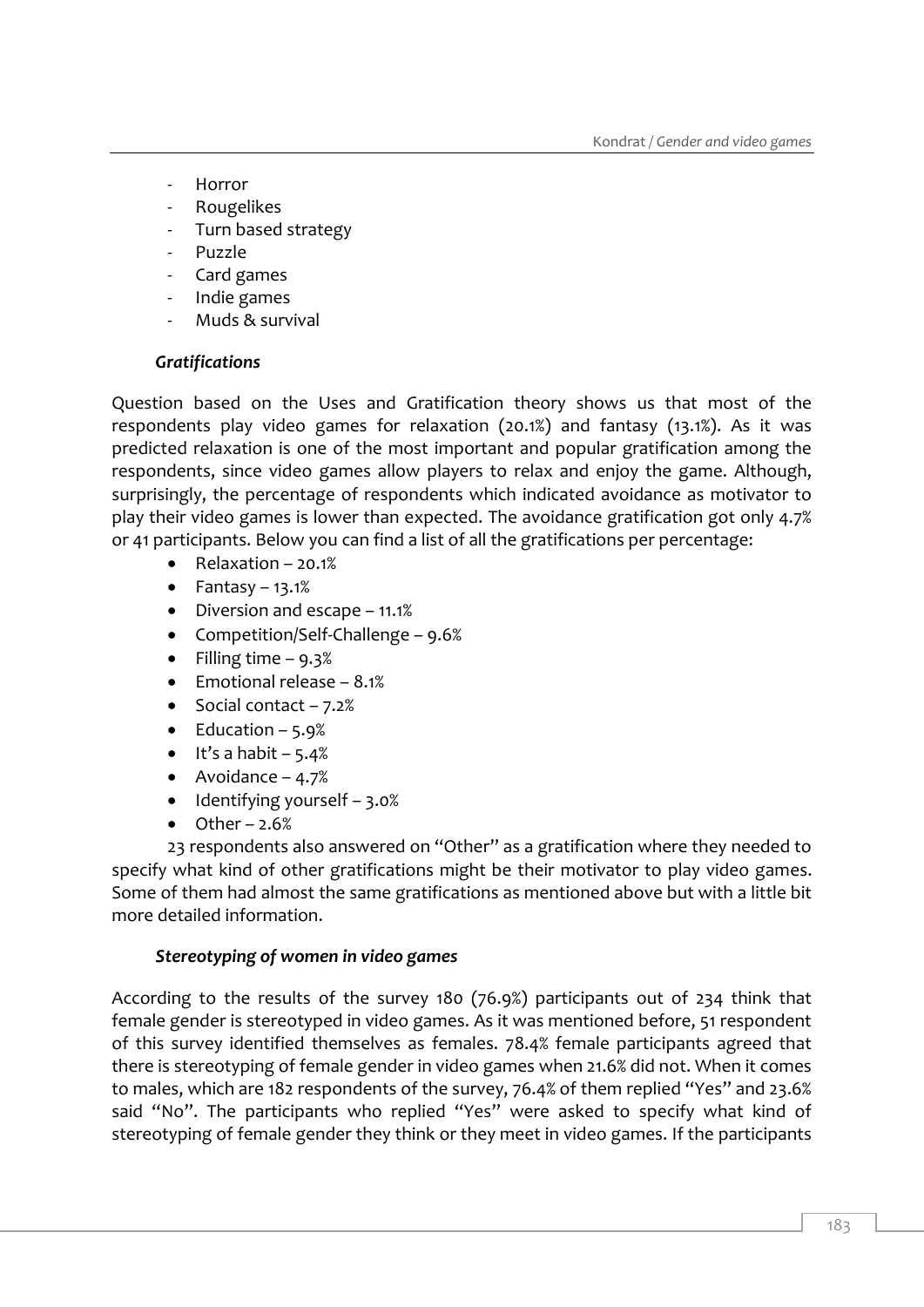answered "NO", he/she was asked to specify why he/she thinks so. The chart with the types of stereotyping can be found below:



**Graph 2. Types of stereotyping of female gender in video games according to the replies of the respondents**

31.62% of respondents agreed with the statement that female gender is sexually objectified in video games and that female characters are dressed provocatively (23.08%). The participants who did not choose "Yes" as an answer in the previous questions and respondents who preferred not to answer composed 15.38% can be found on the chart under "Preferred not to answer".

Some of the respondents answered "Other" and mentioned "All of the above" or "Mostly all of them" as a detailed answer.

The question "Based on your gaming experience how do you think female gender is represented in video games?" showed that answers "Good" and "Poor" received the same amount of responses. Of the 65 people for "Good" 17.6% of the respondents were females and 30.8% for males, and for "Poor" 35.3% were females and 25.8% males. More detailed information about this question and its answers can be found in the Appendix, Figures, Graph 8. Below, there is a chart showing correlation between gender and opinions about female representation in video games among the respondents of the survey. It shows that females are more unsatisfied with the amount of female gender characters in video games rather than males. Most of female respondents (18 out of 51) replied that they think there is poor representation of female gender in video games, while 56 out of 182 male respondents think that the representation is good. However, the percentage of unsatisfied males is pretty substantial as well – 47 respondents. Other 42 males think that there is fair representation.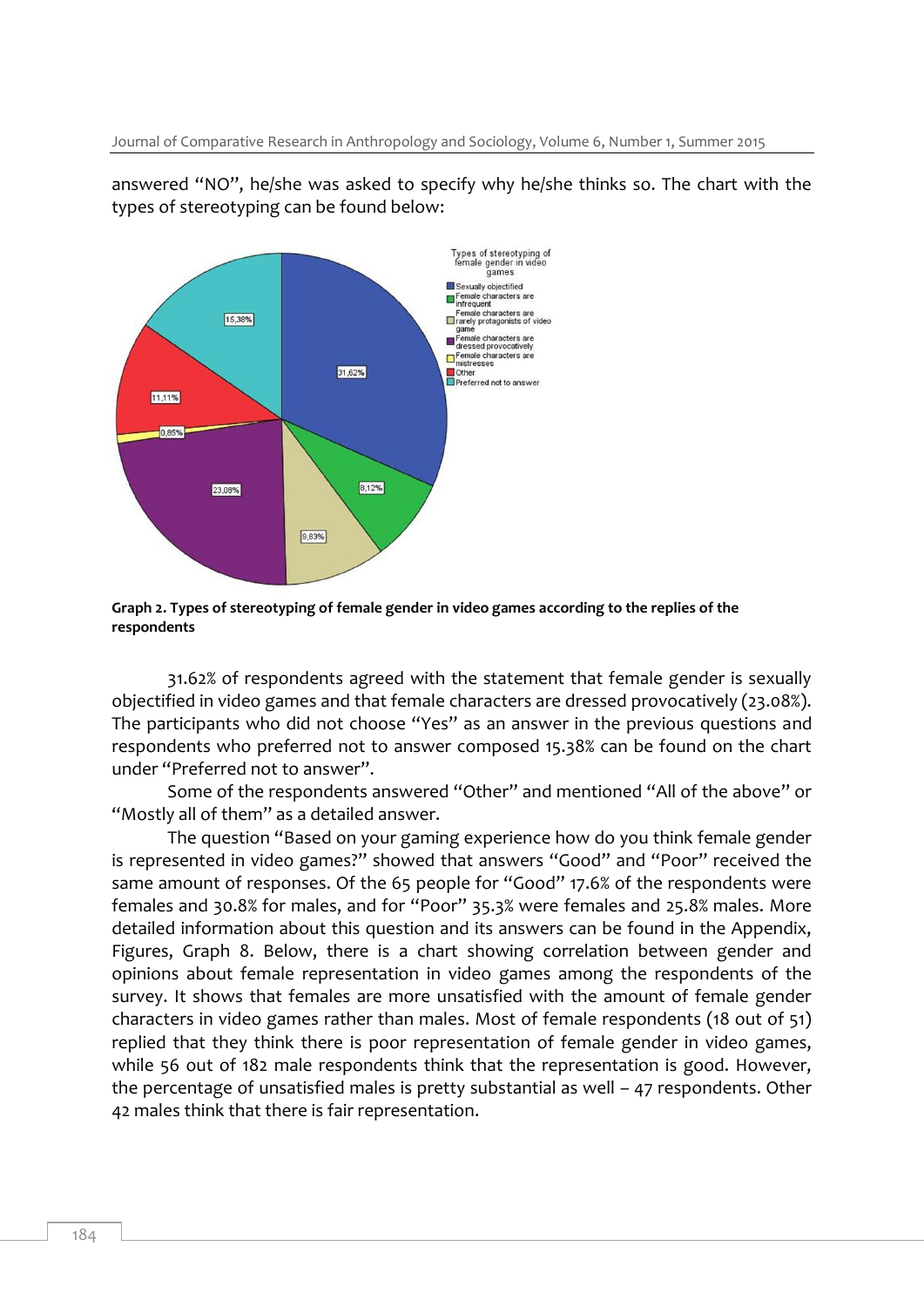

#### **Graph 3. Correlation between gender and views about female gender representation in video games**

The respondents could also answer "Other" as a reply to this question. It seems like some of the participants did not clearly understand the question and described different way of representing females. For example:

- either someone who you sleep with and/or need to save, or the almost naked female sexy superhero
- I think both genders are represented equally stereotyped. Men are all musclebound and violent and women are curvaceous and sexy.
- physically unrealistic
- like bi\*\*\*es (the word was censored due to the rude language)
- Exactly like in movies
- Depending on a game or even a particular developer. Some might be represented quite realistically, while others focus more on gaining attention for male gamers

But these answers give more information about the way women are stereotyped so these statements can still be used in this research.

Others preferred to specify their choice of answer by these statements:

- I don't know, because I play every time only male character
- It depends on a game so far.. tomb raider for example is pretty good otherwise call of duty and etc
- Poorly but it\'s improved vastly in the last few years.
- All characters have a back story, and in none of the stories the female characters are really put in a less favorable light than male characters
- Quantity wise: poor. Quality wise: Fair Good. Like Lara Croft, Fighting characters, Customization in MMO, it's up to the player though, etc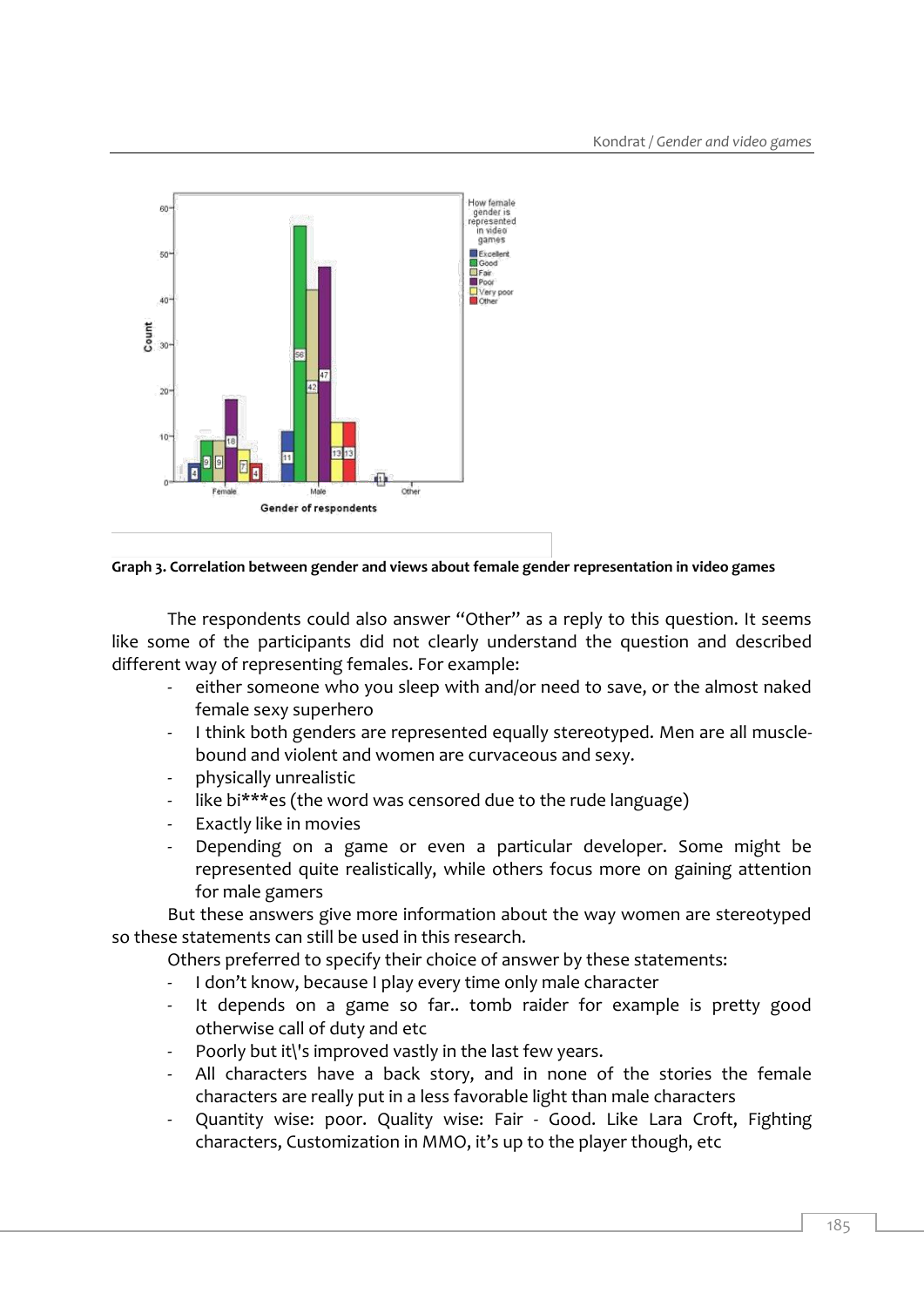- It varies but many games have some weird objectification going on.
- I like it but I think it's better with more female characters
- Varying greatly
- It depends. I want more variation that is for sure.

## *Video games and real life*

The results of the survey show that according to most respondents (67.09%), video games do not affect their real life decision and behavior. 24.36% stated that video games affect their real life. If the respondent answered "Yes" on this question, he/she was requested to specify how video games affect his/her real life decisions and behavior. Some of the respondents replied that it is a source of education for them as well as a selfesteem booster. Another stated that video games affected their future job choice and they would like to work in video game industry.

According to Graph 9 in Figures, Appendix most of the respondents do not think that there are any possible consequence of representation female gender in video games. 58.55% said "No" when 41.45% said "Yes". The possibility to explain the choice of "Yes" answer was offered and most of the respondents who replied "Yes" wrote about negative stereotyping which might affect women and men's perceptions, morals and identities.

## *Findings - Interview*

Both experts answered the interview questions which were sent via private email. One of expert is Ulf Benjaminsson, 28 years old, who is a Program Coordinator for Game Design and Programming at University of Uppsala. The second one is Adam Mayes, 46 years old, who is a Subject Responsible for Game Design at Uppsala University as well.

The experts had to answer the same questions as the game players in the questionnaire with several additional questions which helped to show the opinion of the expert of the game industry.

Both experts agreed that female gender is misrepresented in video games and that there are diversity issues, which include ethnic and race discrimination. Benjaminsson also added that actually both genders are stereotyped and not only females. Based on his gaming experience, which includes video games from 80s, the entire 90s and modern games, there is a lack of characters that "define their own roles, instead of being defined by their role character that are allowed to make personal choices for \*his\* or \*her\* reasons" and "females that doesn't have to give up their femininity (as \*she\* defines it) to advance her aims females that struggle against stereotyping without being completely defined by this activism" (Benjaminsson, 2014). Mayes noted that most common stereotypes of female gender in video games where women are hypersexualised or they are victims or prizes.

Benjaminsson and Mayes agreed that there are consequences of representation of female gender in video games, which are affecting the consumers and game industry. As they said that this is a vicious circle where "We don't have developers creating strong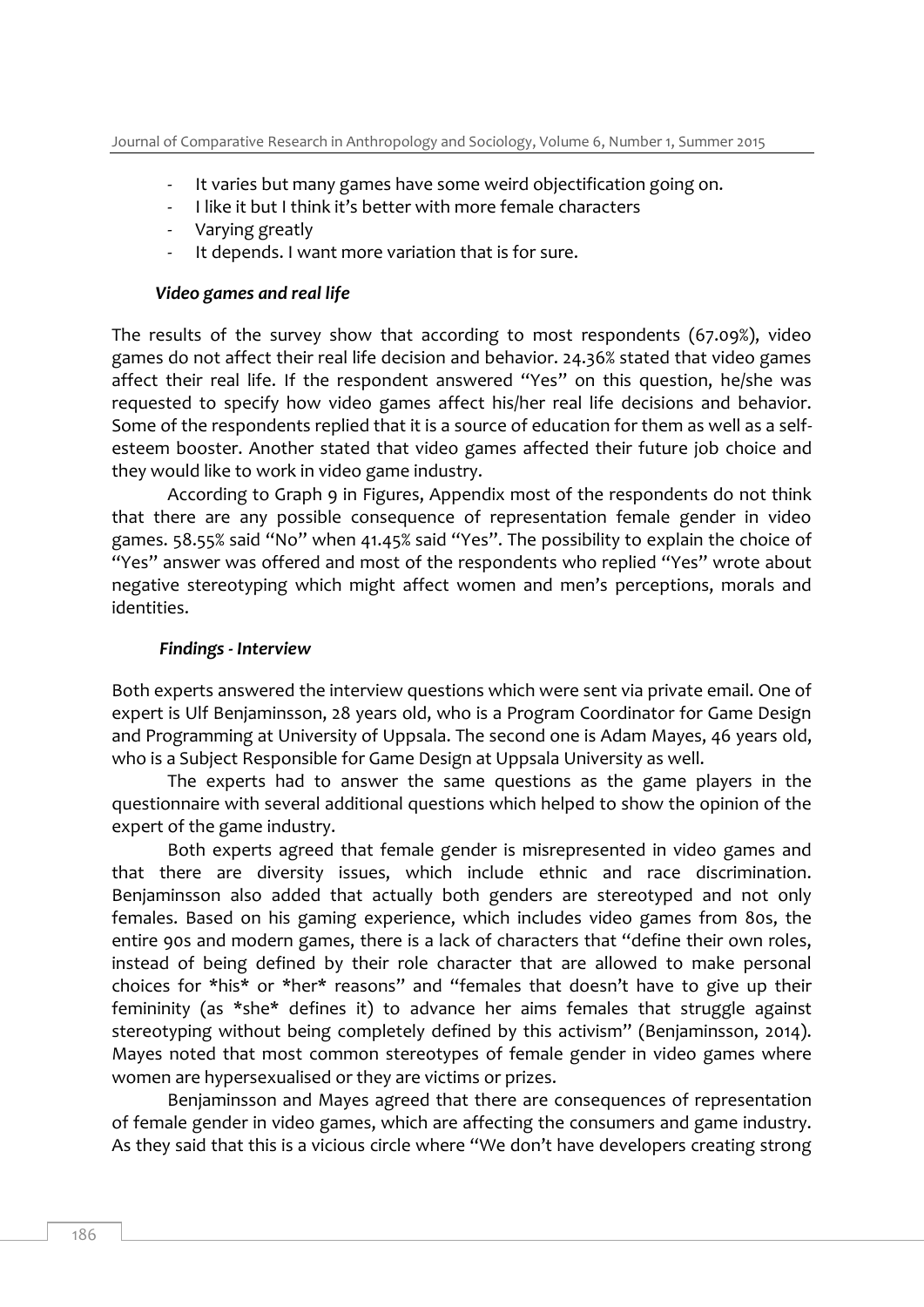women, so publishers and developers don't think that games with women sell, so they don't make games with strong women" (Mayes, 2014) and by that "it makes young men (in particular) intellectually lazy" (Benjaminsson, 2014).

The questionnaire collected 234 responses from around the world. As it was mentioned before, it was targeted at video game players to find out what they think and feel about the topic of the research. The majority of the respondents were males. Since the questionnaire was spread out through Social Media channels it was impossible to collect the same amount of male and female participants.

The results of the questionnaire give a clearer view of what the target audience of video games expects from video games and if they want to have changes in video games. The collected data shows that most of the respondents do realize that there is still negative stereotyping in video games and the majority of them do want to have changes. This concerns not only negative representation of female gender but also male. Most of the respondents agreed that female gender stereotyping in video games happens because of the predominant male target audience even though the amount of female game players is growing. Game companies want to sell as much as possible and therefore create a good marketing tool such as undressed or provocatively dressed female character which might not be even in the game in the end.

Another opinion, which was commonly shared, is the lack of professionals in the game industry who are aware of gender studies and are qualified in them. Some of the respondents assumed that the game industry is so accustomed to creating stereotypical characters that it does not want to re-create or change that because it will cost more money and time. At the same time, quite a lot of respondents tried to point out that not only females are stereotyped but also males.

The participants were also asked how the current situation in video games could be changed in order to represent females in a better way, without stereotypes. Based on their open-ended questions, they can be divided in the several of the following groups:

- There is no need to change the representation of female gender in video games
- There is a need to change the representation of female gender in video games but I do not know how
- There is a need and to do that more female game developers should be introduced to the industry
- More female game players should be attracted to play video games
- More female protagonist should be created and if they are they should be not objectified or sexualized by the game designers

These groups can represent the main ideas of the respondents of this survey.

According to the answers of both experts, there is a slow change in the representation of female gender in video games overtime by developing and increasing graphics and creation of new independent game companies, which are interested in creating alternative content for video games. Although, the mainstream game companies, which continue creating video games with the stereotypes, still have the main focus of the game players. However, according to Benjamisson and Mayes it will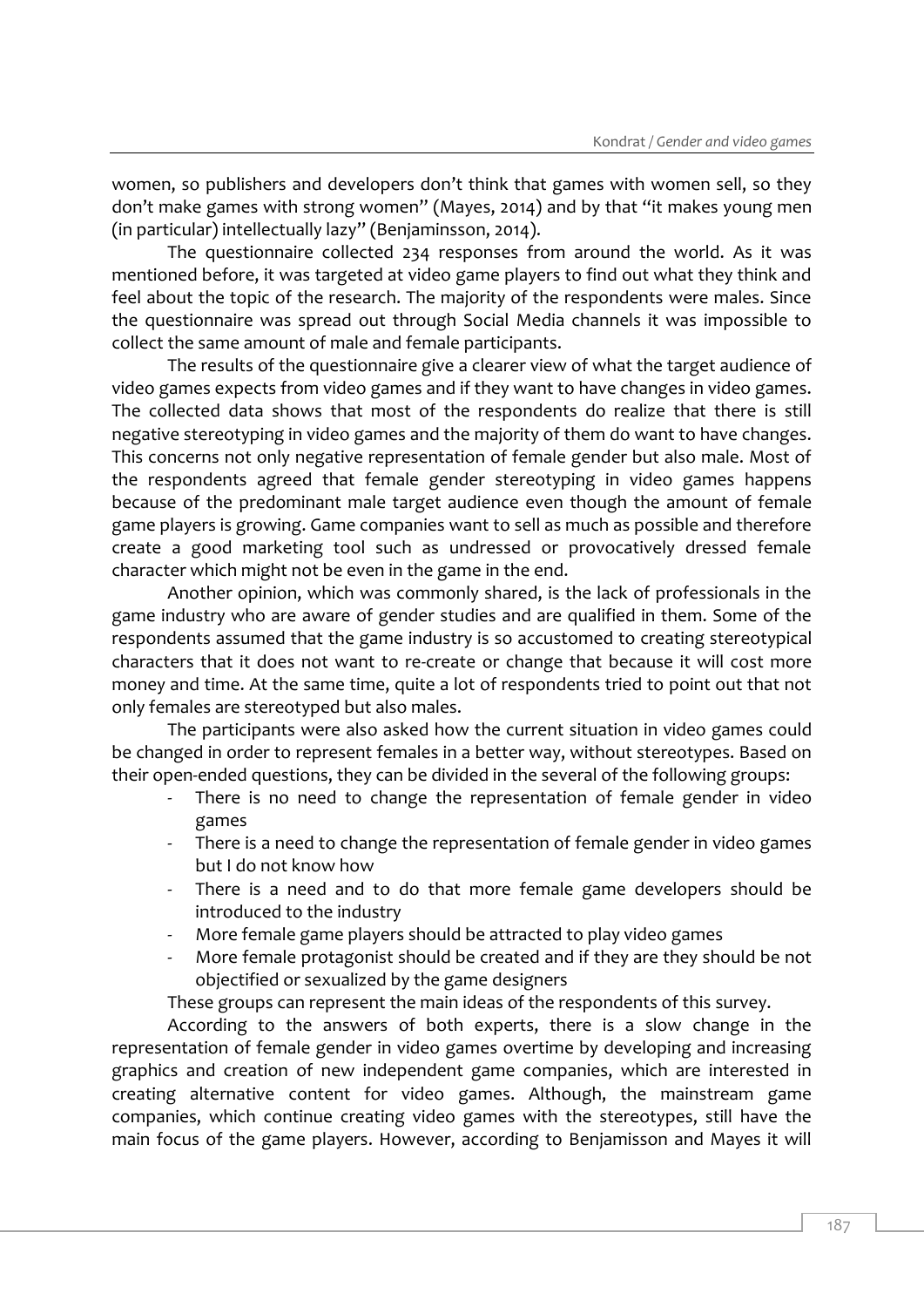change in the future. Nowadays, most of the game companies are more interested in earning money. There is only hope "for an educated and critical audience to reward and appreciate challenging and thoughtful games" (Benjaminsson, 2014) so it is possible to improve the current situation and to speed up the process of changing the representation not only of gender but also race and ethnicity.

Therefore, based on the results of the questionnaire and answers of the experts it is clear that the current representation of female gender is still negative (in comparison with 80s and 90s), but there is a slight change in this issue. More games are being created with a better image and representation of females and numerous video games include female protagonists. However, these video games with main character as female (or possibility to play for female) not always reach a higher amount of target audience – video game players – because they are mostly created by unknown or less known game companies.

#### **Conclusions**

This research paper was directed to analyze the current situation of female representation in video games. The goal of this research was to determine if representations and stereotyping of females in video games are carrying negative or positive image and if the image is negative what are the ways of improving it. For this purpose, the questionnaire was created to interview game players about their thoughts and feeling about this topic as well as two interviews were conducted with two experts in the game industry. The survey and interviews were based on the theories, which are Cultivation Theory, Uses and Gratification Theory and Feminist Theory, that were found and chosen during desk research of previous studies on this topic.

Based on the replies of the respondents of the survey the most popular ways of stereotyping females in video games is by creating female characters which are sexually provocative and are almost undressed or dressed in a seductive way. Also, there is a lack of female protagonist in video games which can represent female as strong and independent. However, according to the results of the Open-ended questions, where participants could express themselves and their thoughts, it seems like the situation, even for the game players, is changing. As many of them stated that there are more and more games which are trying to have equally represented females and males as well as female protagonists. Therefore, it seems like the situation with the mostly only negative representation of females (as mistress, damsel in distress and sexual objects) is slowly changing and improving. Also, according to the experts opinion's the current representation of female gender in video games is better in comparison with video games in 80s and 90s and it is slowly changing because of the new independent game companies which are interested in creating new types of video games with their diverse characters.

There were mentioned three main reasons by the participants why this process takes such long time: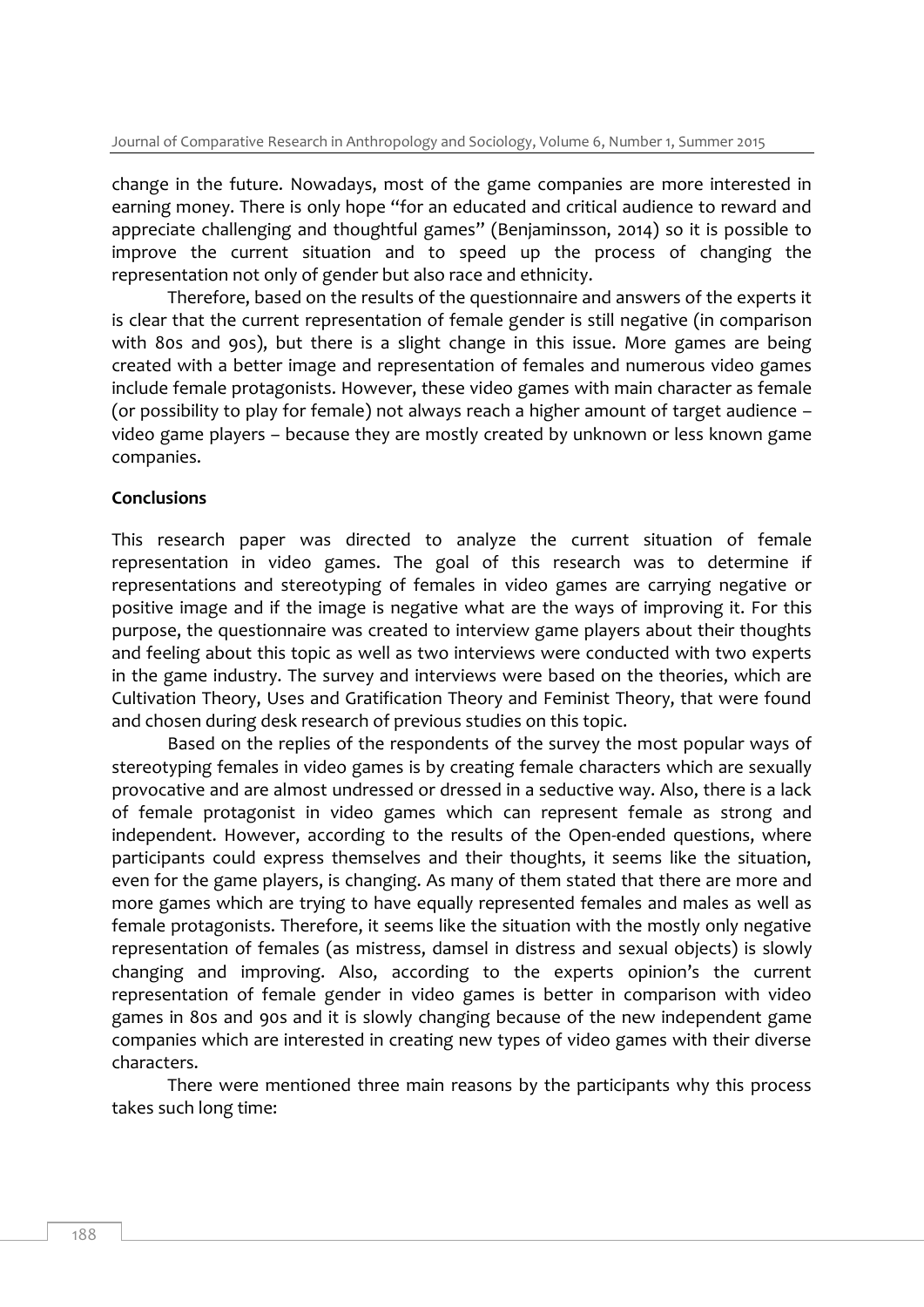- e. Marketing. As it was said by some of the respondents "sexuality" and "sex" sell best. The game companies want to earn more money therefore they create characters without story but with stereotyped characteristic such as big breasts, small hips, big eyes and seductive behavior. Until the game companies are going to be interested only in earning money and not bringing other values, the female and other characters are going to be stereotyped. This also depends on the consumers. If they keep buying this kind of video games they are going to stimulate the market. As many respondents in the questionnaire stated, most of their video games that they're playing do not contain stereotyped characters because "they are different type of video games".
- f. However, even when female character is created in an equal way as male, e.g. "Mass Effect" from case study which was described earlier, she might not be used in marketing campaigns to promote the video game.
- g. Lack of female game developers and game players. Though, there are more and more female game players it is still strange, especially for male gamers, to see a female playing the same video game as them. As one of the respondents wrote: "Unusual to see a girl shooting a machine gun, crumbling head zombie, etc."
- h. Lack of game professionals which are aware of gender issues and studies. Some of the respondents agreed that the lack of game developers who know or studied gender studies might cause negative representation of female characters. As many of participants said that "poor writing of the plot/script and characterization" and
- i. "… industry and game creators tend to both repeat based on what they are used to, and to live up to what they believe are expectations from future users…" might lead to the poor representation of females in video games.

Thus, this research and its outcomes show that there is a slow change in the representation of female gender in video games. There is a growing tendency of video games which represent females as strong and independent characters which have equal rights as male ones. Such games as "Mass Effect", "Tomb Raided", "BioShock Infinite", "Final Fantasy" etc. are on the way of changing the typical stereotyping for both genders female and male.

During the desk research and data analysis of the questionnaire and interviews it became clear that video games stereotype not only female gender but also males as well as race and ethnicities. Further research should also focus on analyzing current situation of male representation in video games.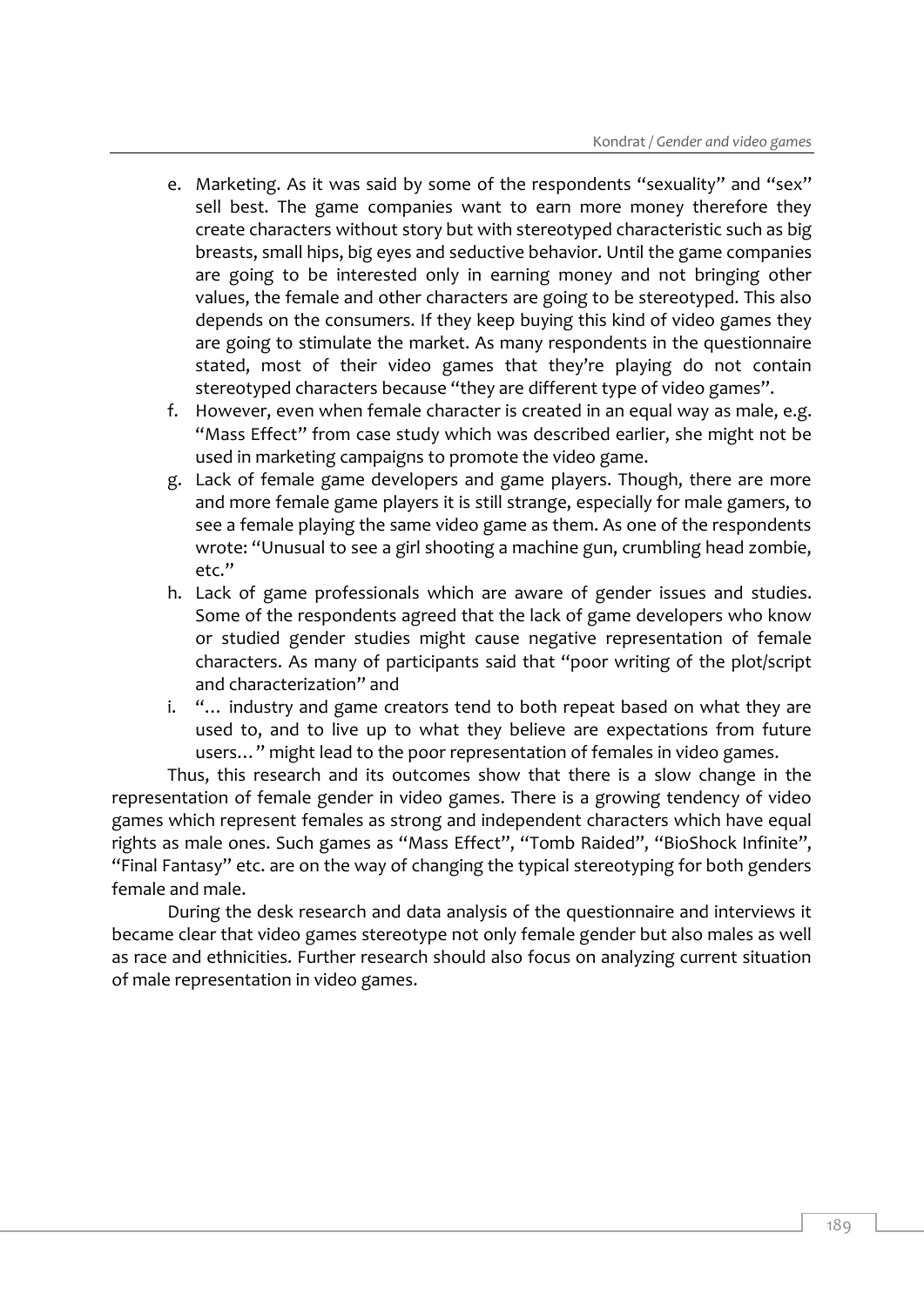### R E F E R E N C E S

- Barlett, C. P., & Rodeheffer, C. (2009). Effects of Realism on Extended Violent and Nonviolent Video Game Play on Aggressive Thoughts, Feeligns, and Physiological Arousal. *Aggressive Behavior*, 231-224.
- Beasley, B., & Standley, T. C. (2002). Shirts vs. Skins:Clothing as an Indicator of Gender Role Stereotyping in Video Games. *Mass Communication & Society*, 279-293.
- Benjaminsson, U. (2014, 05 29). Gender and Video Games: How is Female Gender Generally Represented in Various Genres of Video Games? (X. Kondrat, Interviewer)
- Blumler, J., Brown, J., & McQuail, D. (1970). *The Social Origins of the Gratifications Associated with Television Viewing.* Leeds: The Univ.of Leeds (mimeo).
- Bryce, J., & Rutter, J. (2002). Killing Like a Girl: Gendered Gaming and Girl Gamers' Visibility. In M. F, *Computer games and digital cultures* (pp. 243-255). Tampere, Finland: Tampere University Press.
- Bryman, A. (2012). *Social Research Methods* (4th edition ed.). Oxford: Oxford University Press.
- Punch, K. F. (2014). *Introduction to Social Research: Quantitative and Qualitative Approaches* (3rd edition ed.). SAGE Publications Ltd.
- Cassell, J., & Jenkins, H. (2000). Chess for Girls? Feminism and Computer Games. In J. Cassell, & H. Jenkins, *From Barbie to Mortal Kombat: Gender and Computer Games* (p. 27). Massachusetts: The MIT Press.
- Castell, S., & Bryson, M. (2000). Retooling Play: Dystopia, Dysphoria, and Difference. In J. Cassell, & H. Jenkins, *From Barbie to Mortal Kombat: Gender and Computer Games* (p. 235). Massachussets: The MIT Press.
- Cherney, I. D., & London, K. (2006, 10 12). Gender-linked Differences in the Toys, Television Shows, Computer Games, and Outdoor Activities of 5- to 13-year-old Children. *Sex Roles*, pp. 717-726.
- Chong, Y. M., Teng, K. Z., Siew, S. C., & Skoric, M. M. (2012). Cultivation Effects of Video Games: A Longer-Term Experimental Test of First- and Second-Order Effects. *Journal of Social and Clinical Psychology*, 952-971.
- Cork, J. (2011, 07 19). *BioWare Says 18 Percent Of Mass Effect Players Choose Female Shepard*. Retrieved from gameinformer: http://www.gameinformer.com/b/news/archive/2011/07/19/bioware-says-18-percent-

of-mass-effect-players-choose-female-shepard.aspx

Deloitte. (2013). *Media Consumer Survey 2013: Love in a Cold Climate*. Retrieved from Deloitte:

http://www.deloitte.com/view/en\_GB/uk/industries/tmt/media-industry/mediaconsumer-survey-2013/

- Dietz, T. (1998). An Examination of Violence and Gender Role Portrayals in Video Games: Implications for Gender Socialization and Aggressive Behavior. *Sex Roles: A Journal of Research*(38), 425-442.
- Edery, D., & Mollick, E. (2009). *Changing the Game: How video games are transforming the future of business.* New Jersey: Pearson Education Inc.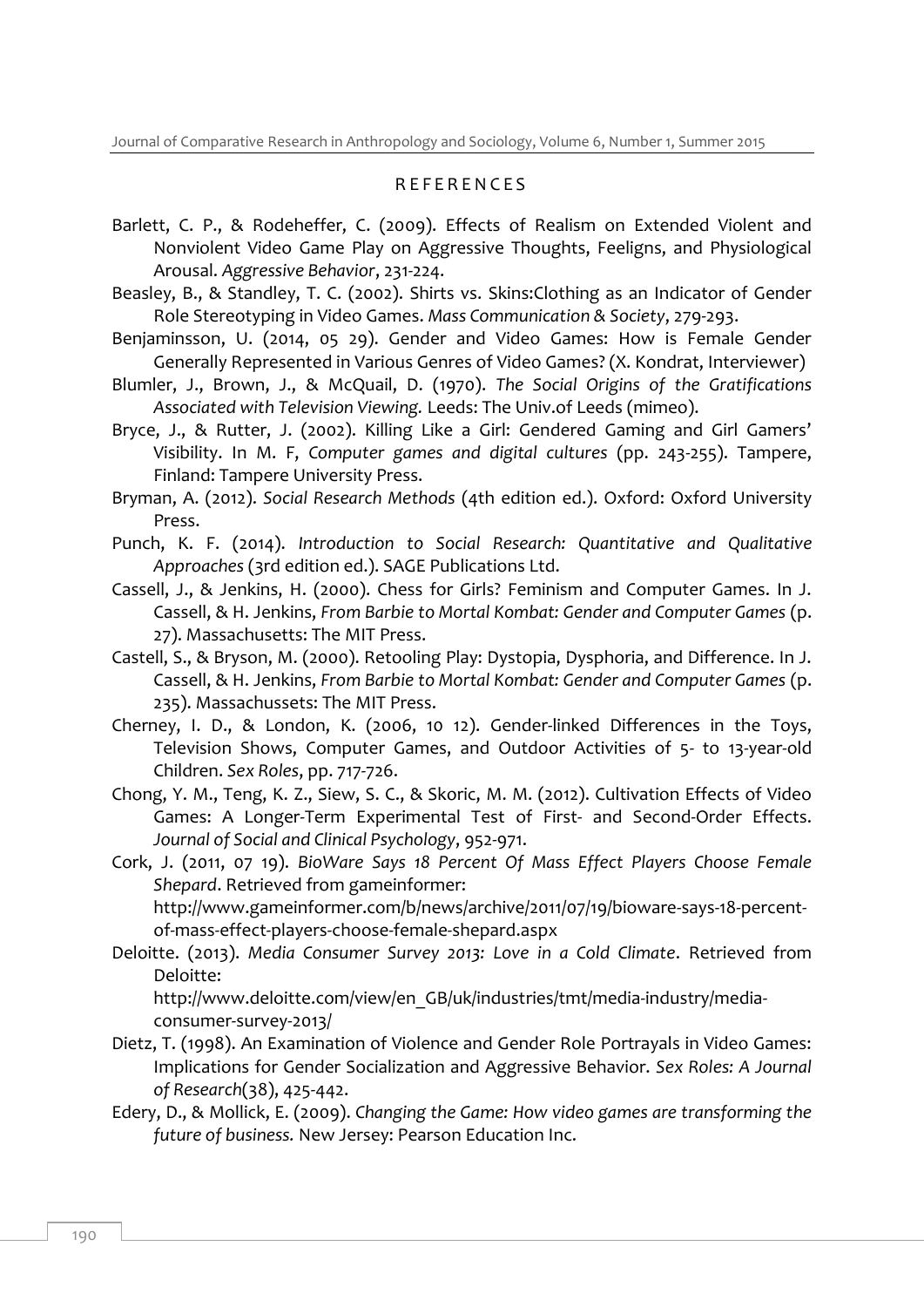Entertainment Software Association. (2013). *2013 Sales, Demographic and Usage Data: Essential Facts about the Computer and Video Game Industry.* Retrieved from Entertainment Software Association:

http://www.theesa.com/facts/pdfs/esa\_ef\_2013.pdf

- Ferris, A. L., Smith, S., Greenberg, B. S., & Smith, S. L. (2007). The content of reality dating shows and viewer perceptions of dating. *Journal of Communication*(57), 490–510.
- Gerbner, G. (1970). Cultural indicators: The case of violence in television drama. *The Annals of the American Academy of Political and Social Science*, 69-81.
- Greenberg. (1972). *Children's reasons for watching television.* London: British Broadcasting Corporation.
- Greenberg, B. (1974). Gratifications of Television Viewing and their Correlates for British Children. In J. Blumler, & E. Katz, *The Uses of Mass Communication* (p. 72). Beverly Hills: Sage Publications Inc.
- Greenberg, B. S., Lachlan, K., Sherry, J., Lucas, K., & Holmstrom, A. (2010). Orientations to Video Games Among Gender and Age Groups. *Simulation & Gaming*(41), 238 –259.
- Harrison. (2000). The Body Electric: Thin-Ideal Media and Eating Disorders in Adolescents. *Journal of Communication, 50*(3), 119-143.
- Harrison, K. (2003). Television Viewers' Ideal Body Proportions: the Case of the Curvaceously Thin Woman. *Sex Roles, 48*, 255-264.
- Harrison, K., & Bond, B. J. (2007). Gaming Magazines and the Drive for Muscularity in Preadolescent Boys: A Longitudinal Examination. *Body Image*, 269-277.
- Harrison, K., & Hefner, V. (2008). Body Image and Eating Disorders. In S. L. Calvert, & B. J. Wilson, *Handbook of Child Development and the Media.* Malden: Blackwell.
- Hayes, E. (2005). Women, Video Gaming & Learning: Beyond Stereotypes. *TechTrends, 49*(5).
- IBM. (2014, 05 16). *SPSS Statistics*. Retrieved from IBM: http://www-01.ibm.com/software/analytics/spss/products/statistics/
- Interactive Digital Software Association. (2001). *State of the Industry Report 2000-2001.*
- Ivory, J. D., & Kalyanaraman, S. (2007). The Effects of Technological Advancement and Violent Content in Video Games on Player's Feelings of Presence, Involvement, Physiological Arousal, and Agression. *Journal of Communication*, 532-555.
- Jahn-Sudmann, A., & Stockmann, R. (2008). Anti-PC Games: Exploring Articulations of the Politically Incorrect in GTA San Andreas. In A. Jahn-Sudmann, & R. Stockmann, *Computer Games as a Sociocultural Phenomenon: Games Without Frontiers, War Without Tears* (pp. 150-161). New York: Palgrave Macmillan.
- Jahn-Sudmann, A., & Stockmann, R. (2008). *Computer Games as a Sociocultural Phenomenon: Games Without Frontiers, War Without Tears.* New York: Palgrave Macmillan.
- Katz, E., Blumler, J., & Gurevitch, M. (1974). Utilization of Mass Communication by the Individual. In J. Blumler, & E. Katz, *The Uses of Mass Communication* (p. 21). Beverly Hills: Sage Publications Inc.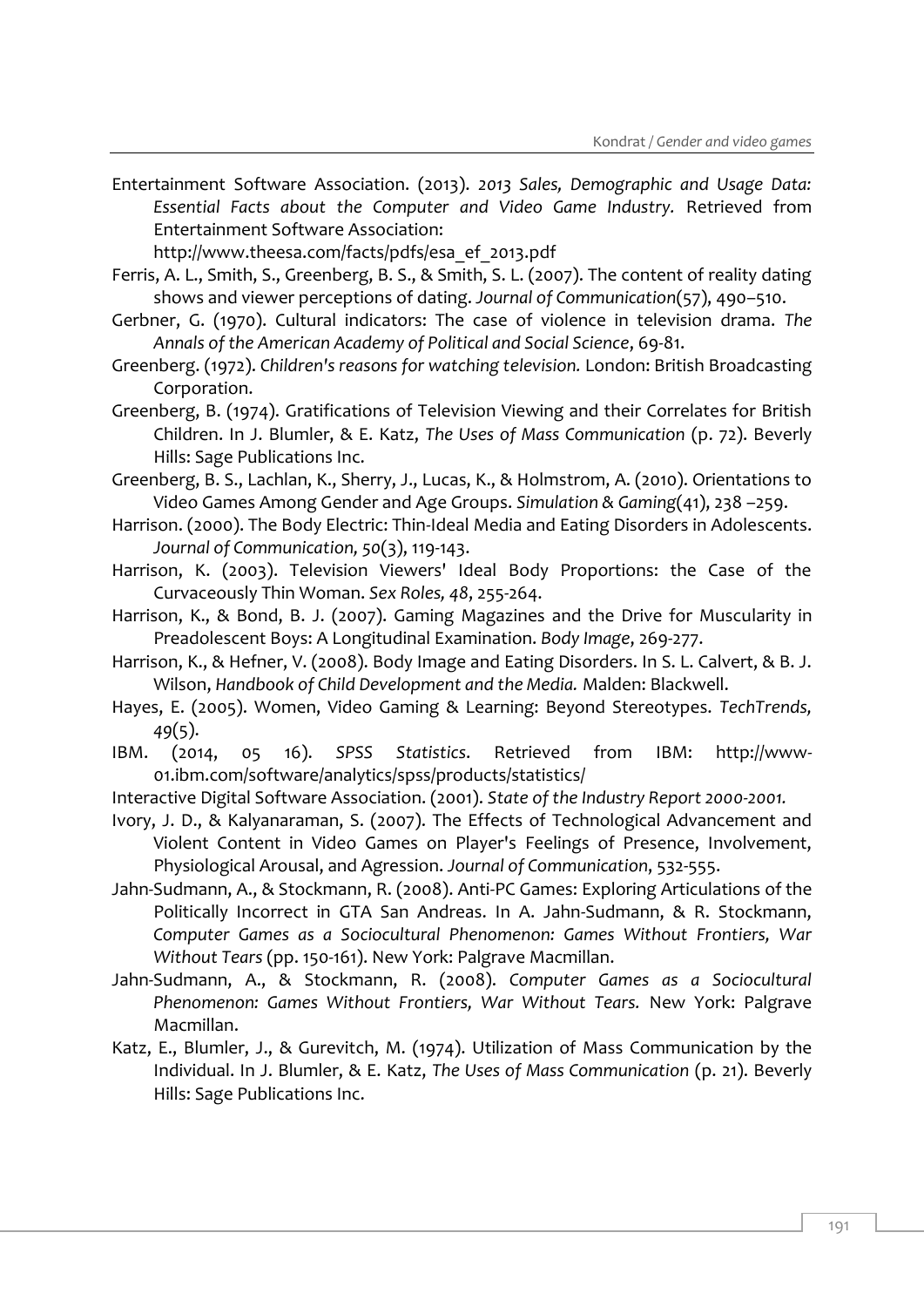Journal of Comparative Research in Anthropology and Sociology, Volume 6, Number 1, Summer 2015

- Kennedy, H. W. (2002, 12). *Lara Croft: Feminist Icon or Cyberbimbo? On the Limits of Textual Analysis*. Retrieved from Game Studies: http://www.gamestudies.org/0202/kennedy/
- Kubic, K. N., & Chory, R. M. (2007). Exposure to television makeover programs and perceptions of self. *Communication Research Reports*(24), 283–291.
- *Lethal & Loaded* (2001). [Motion Picture]. Documentary Channel 5.
- Lewis, J. (2001). The Decline of the Male Breadwinner Model: Implications for Work and Care. *Social Politics*, pp. 152-169.
- Lucas, K., & Sherry, J. L. (2004). Sex Differences in Video Game Play: A Communication-Based Explanation. *Communication Research*, 499-523.
- Lundberg, D., & Hulten, O. (1968). *Individen och Massmedia.* Stockholm: EFI.
- Maietti, M. (2008). Player in Fabula: Ethics of Interaction as Semiotic Negotiation Between Authorship and Readership. In A. Jahn-Sudmann, & R. Stockmann, *Computer Games as a Sociocultural Phenomenon: Games Without Frontiers, War Without Tears* (pp. 99-107). New York: Palgrave Macmillan.
- Marinova, J. (2003, 10 21-24). Gender Stereotypes and the Socialization Process. *The role of men and boys in achieving gender equality*. Brasilia, Brazil: United Nations Division for the Advancement of Women.
- Martins, N., Williams, D. C., Harrison, K., & Ratan, R. A. (2009). A Content Analysis of Female Body Imagery in Video Games. *Sex Roles*.
- Mayes, A. (2014, 05 29). Gender and Video Games: How is Female Gender Generally Represented in Various Genres of Video Games? (X. Kondrat, Interviewer)
- McNay, L. (2000). *Gender and Agency: Reconfiguring the Subject in Feminist and Social Theory.* Malden: Blackwell Publishers Inc.
- McQuail, D. (1987). *Mass Communication Theory: An Introduction* (2nd ed.). London: Sage.
- McQuail, D., Brown, J., & Blumler, J. (1972). The Television Audience: A Revised Perspective". In D. McQuail, *Sociology of Mass Communication.* Harmondsworth: Penguin.
- Mikula, M. (2003). Gender and Videogames: the Political Valency of Lara Croft. *Continuum: Journal of Media & Cultural Studies, 17*(1), 79-87.
- Morgan, M., & Shanahan, J. (2010). The State of Cultivation. *Journal of Broadcasting & Electronic Media*, 337-355.
- Mulvey, L. (1975). Visual Pleasure and Narrative Cinema. *Screen 16*, 6-18.
- Nielsen, S. E., Smith, J. H., & Tosca, S. P. (2008). *Understanding Video Games: The Essential Introduction.* New York: Routledge.
- Punch, K. F., 2014. Introduction to Social Research: Quantitative and Qualitative Approaches. 3rd edition ed. s.l.: SAGE Publications Ltd.
- Reynolds, E. (2005). Women in Gaming, and Women's Game Conferences.
- Sega. (n.d.). About Sega. Retrieved from Sega: http://www.sega.nl/corporate/
- Soukup, C. (2007). Mastering the Game: Gender and the Entelechial Motivational System of Video Games. *Women's Studies in Communication, 30*(2), 157-178.
- Stellalune. (n.d.). *Tomb Raider Timeline*. Retrieved from Stella's Tomb Raider Website: http://tombraiders.net/stella/timeline.html#1